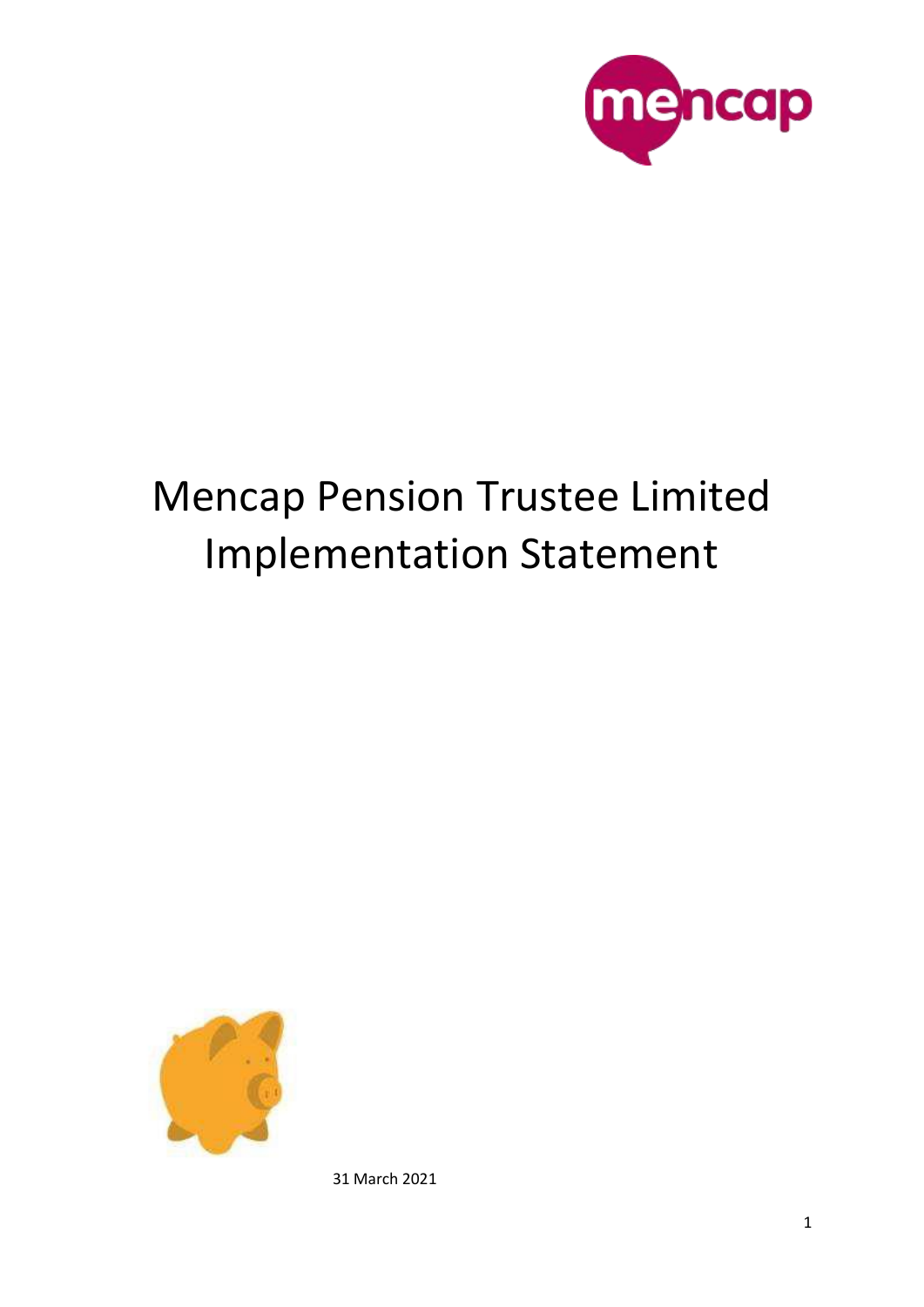# **Contents**

| 1. |  |
|----|--|
| 2. |  |
|    |  |
|    |  |
|    |  |
|    |  |
| 3. |  |
|    |  |
|    |  |
|    |  |
| 4. |  |
| 5. |  |
|    |  |
|    |  |
|    |  |
|    |  |
| 6. |  |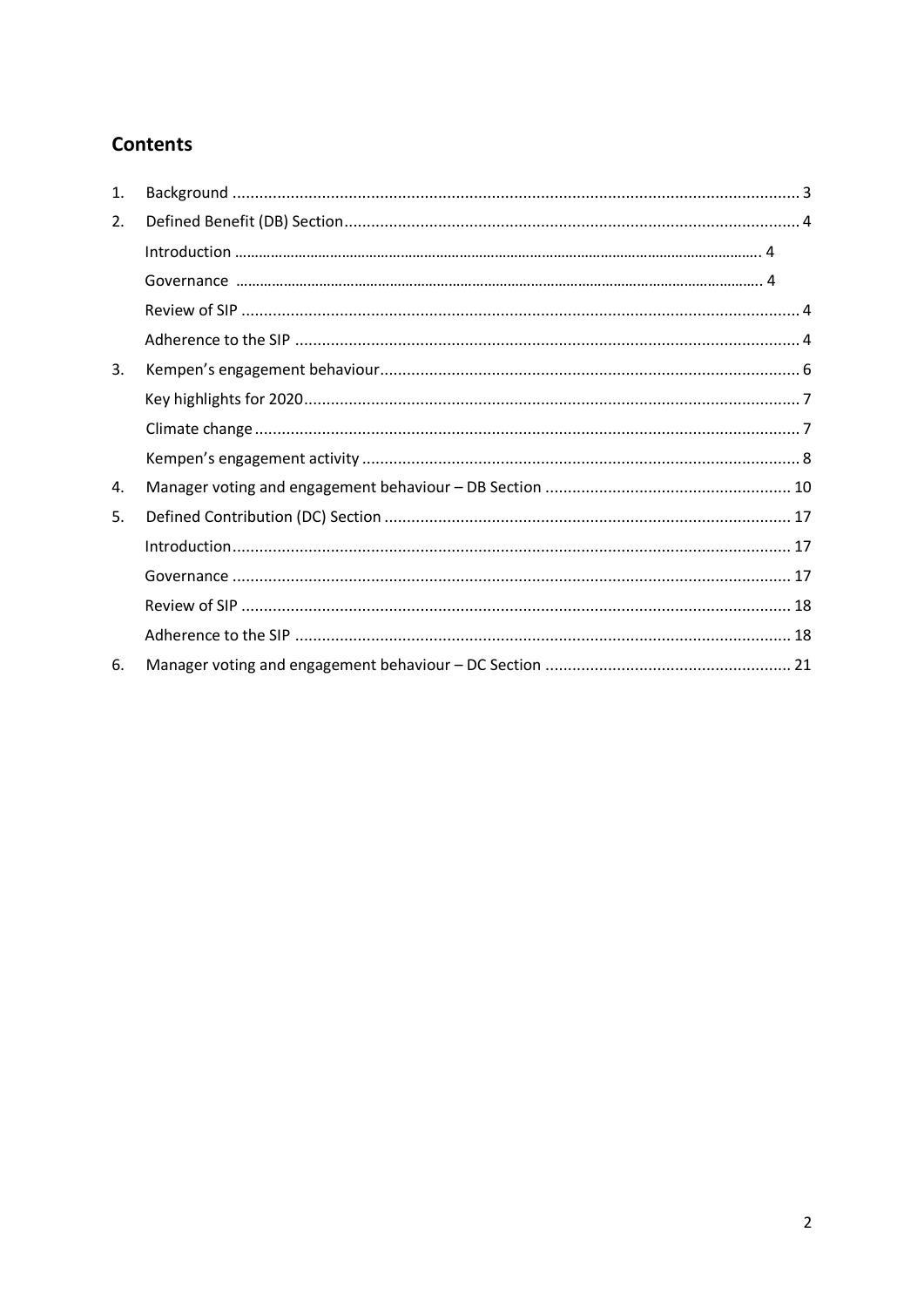

# <span id="page-2-0"></span>**1. Background**

In 2019, the government published the Occupational Pension Schemes (Investment and Disclosure Amendment) Regulations 2019.

These regulations introduced new requirements for pension schemes, setting out the policies they need to include in the Statement of Investment Principles (SIP), which is the document that governs the way the Plan's assets are invested. The expanded legislation required the SIP to include the Trustee's policies on how it takes account of Environmental, Social and Corporate Governance (ESG) considerations when setting investment strategy, and how it exercises voting rights, and undertakes engagement activities with, those they invest in.

ESG criteria are a set of non-financial indicators relating to a company's operations that are used by investors to evaluate corporate behaviour and to determine how it may influence the future financial performance of companies. Environmental criteria consider how a company performs as a steward of nature. Social criteria examine how it manages relationships with employees, suppliers, customers, and the communities where it operates. Governance deals with a company's leadership, executive pay, [audits,](https://www.investopedia.com/terms/a/audit.asp) [internal controls,](https://www.investopedia.com/terms/i/internalcontrols.asp) and shareholder rights.

In addition, the regulations introduced a requirement for Trustees to produce a statement setting out (amongst other things) how the Trustee has followed the SIP over the year, and in particular how it was implemented its policies on the exercise of voting rights attaching to its investments and engagement activities. This document, referred to as the Implementation Statement, provides information on how, and the extent to which, Mencap Pension Trustee Limited (the "Trustee"), acting as trustee of the Mencap Pension Plan (the "Plan"), have followed good stewardship practices during the 12 months to 31 March 2021.

The Plan has both a Defined Benefit (DB) and Defined Contribution (DC) section within it and the asset values as at 31 March 2021 were £152m and £38m respectively.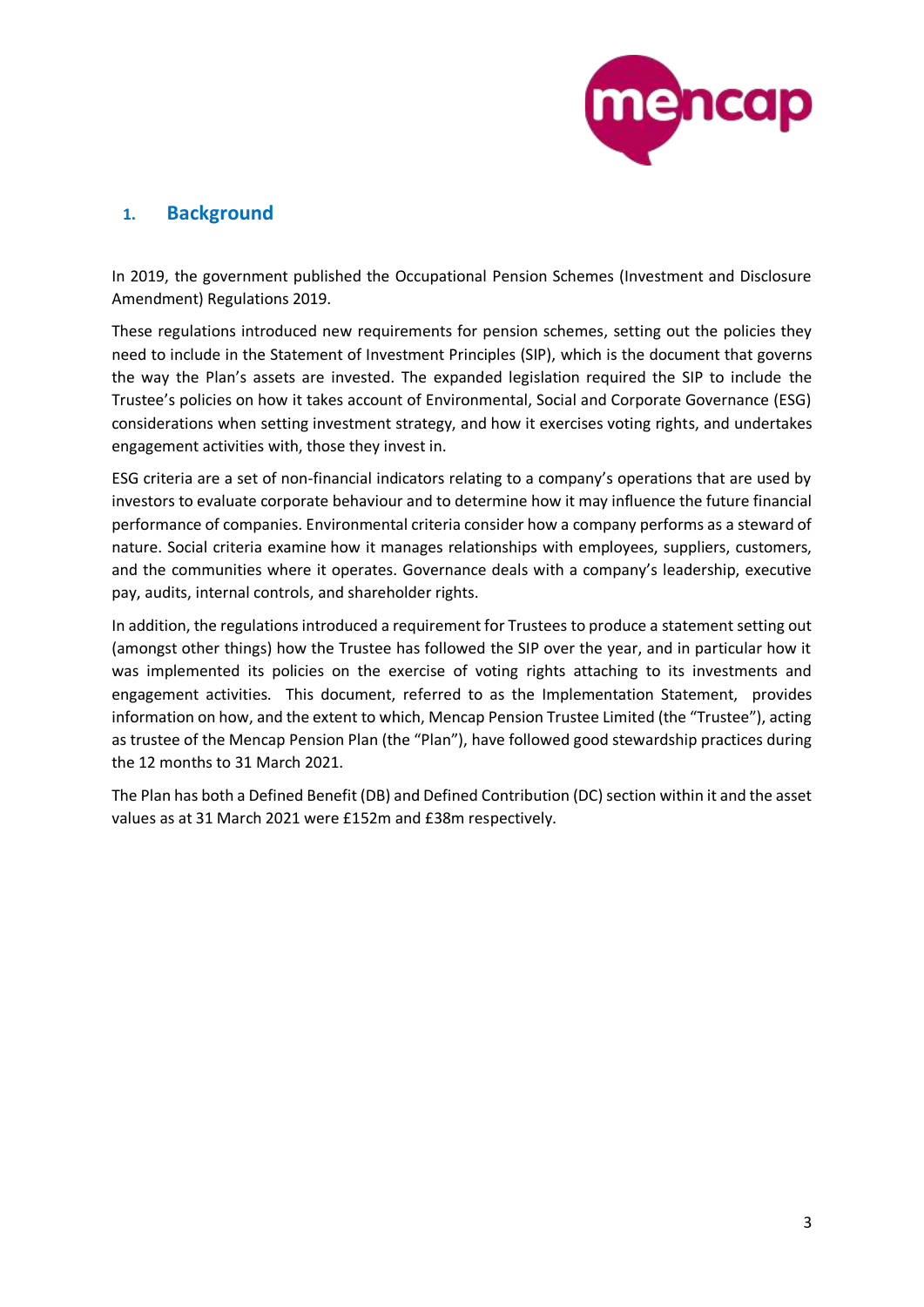

# <span id="page-3-0"></span>**2. Defined Benefit (DB) Section**

#### **Introduction**

The Trustee has appointed Kempen Capital Management (Kempen) as its Fiduciary Manager of the DB Section.

The Trustee recognises its responsibilities as owners of capital, and believe that good stewardship practices, including monitoring and engaging with investee companies, and exercising voting rights attaching to investments, protect and enhance the long-term value of investments. The Trustee has delegated to their fiduciary manager and asset managers the exercise of rights attaching to investments (including voting rights), and engagement with issuers of debt and equity and other relevant persons about relevant matters such as performance, strategy, capital structure, management of actual or potential conflicts of interest, risks and environmental, social and governance (ESG) considerations.

The Trustee does not monitor or engage directly with issuers or other holders of debt or equity. The Trustee expects the fiduciary manager, Kempen to exercise ownership rights and undertake monitoring and engagement in line with its own corporate governance policies, and taking account of current best practice including the UK Corporate Governance Code 2018 and the UK Stewardship Code 2020.

The fiduciary manager expects the underlying asset managers it selects, who are regulated in the UK, to comply with the UK Stewardship Code 2020, including public disclosure of compliance via an external website. For an asset manager to be appointed by Kempen, on behalf of the Trustee, they must also take into consideration Kempen's Responsible Investment and Exclusions policy, which can be found here: <https://www.kempen.com/en/asset-management/esg>

## **Governance**

The Trustee meets formally every quarter (and more often if required) to consider the progression of the funding position and investment performance. This will include a review of the performance of the assets relative to objectives and underlying risks, the economic outlook, and the manner in which the assets are invested. To aid this review, the Trustee will primarily rely on reports and advice received from Kempen.

## **Review of SIP**

The Trustee reviews the SIP after consultation with their professional advisers at least every three years, and in response to any significant change in professional advisors or investment policy. The SIP was last updated on 1 September 2021.

## <span id="page-3-1"></span>**Adherence to the SIP**

The Trustee will monitor compliance with the SIP annually. In particular, they will obtain confirmation from Kempen that they have complied with the SIP insofar as is reasonably practicable and that in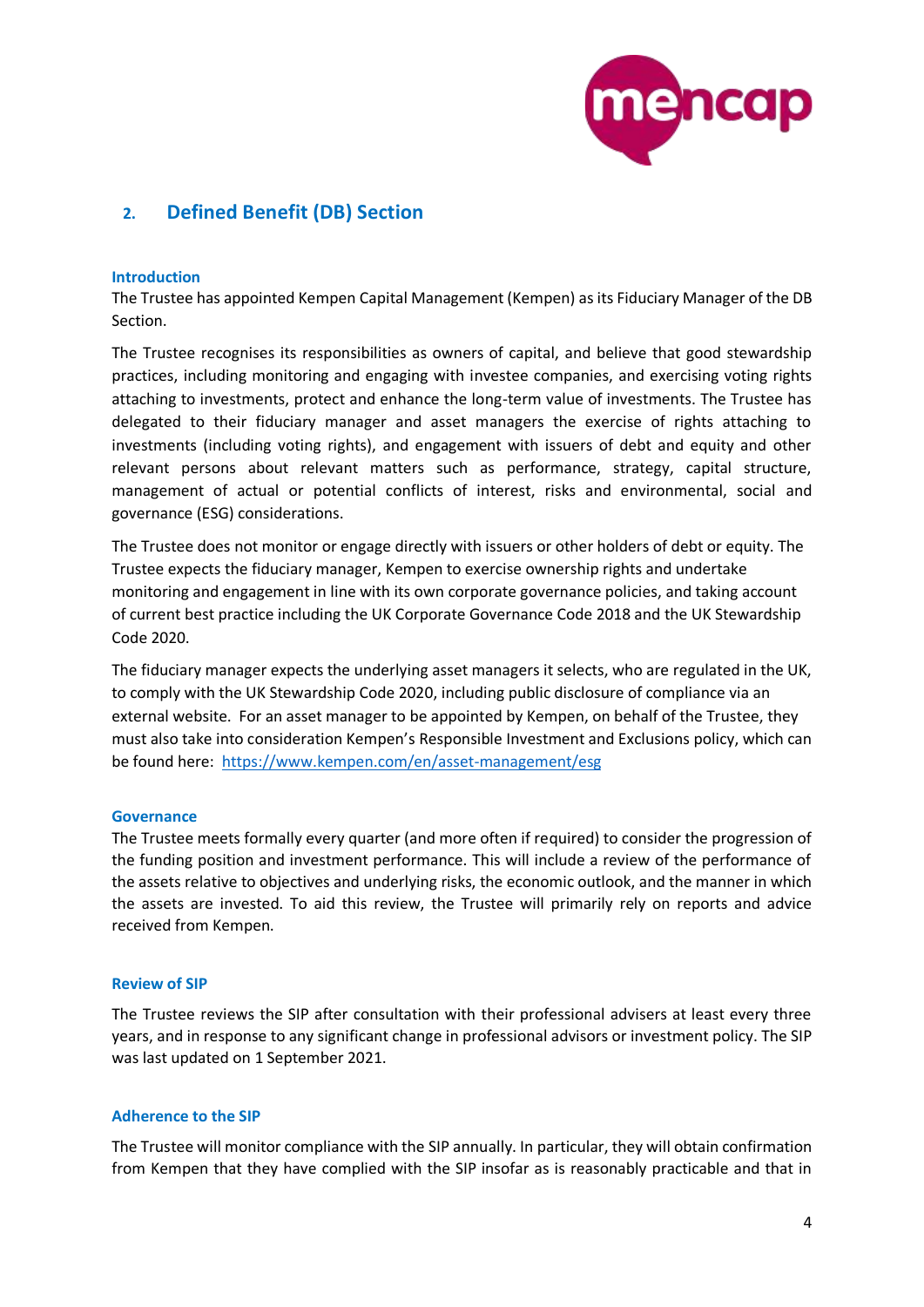

exercising any discretion they have done so in accordance with Section 4 of the Occupational Pension Plan (Investment) Regulations 2005.

The Trustee is of the opinion that their investment objectives set out in their SIP have been followed during the year ending 31 March 2021. In particular:

- The Trustee has received reports from Kempen that set out;
	- o How Kempen has engaged with asset managers on behalf of the Trustee
	- o Kempen's engagement priorities on responsible investing
- The number of companies and managers engaged The Trustee has considered Kempen's voting practices and stewardship policies, noting that they are a signatory to the UN Principles for Responsible Investment.
- The Trustee has a process in place to review Kempen's performance against objectives.

In light of the above, the Trustee has considered their investment objectives concerning voting and stewardship and concluded that:

- Kempen's voting and stewardship policies and implementation remain aligned with the Trustee's views on these matters.
- The current investment objectives are appropriate and no further action is required.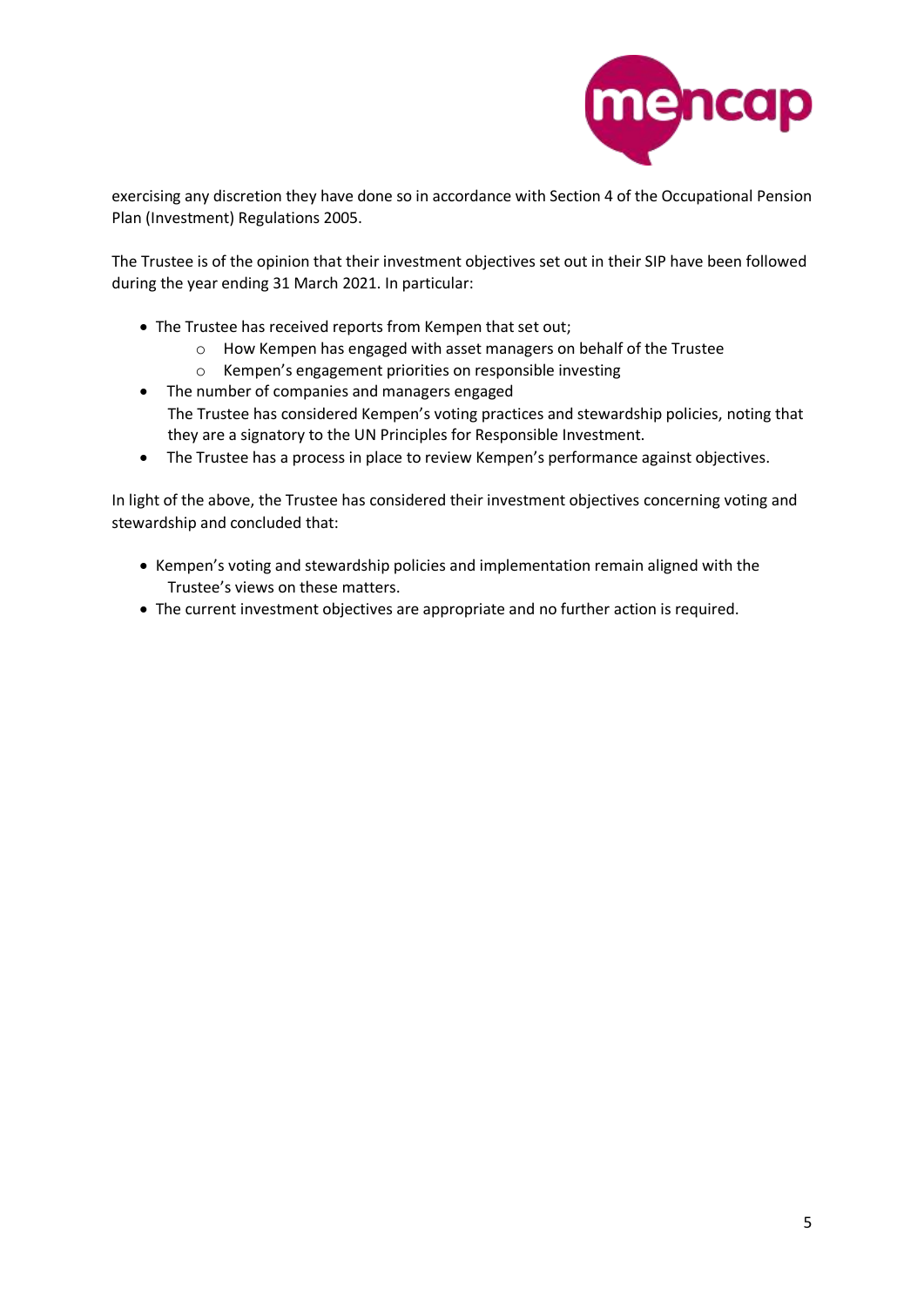

# <span id="page-5-0"></span>**3. Kempen's engagement behaviour**

The Trustee, via Kempen, encourages the asset managers to actively engage with the companies in which they invest. This engagement is on a number of different topics including but not limited to remuneration policy, corporate governance, transparency, and other ESG topics such as working conditions and climate change. These engagement activities are carried out by each underlying asset manager in accordance with their own responsible investing (RI) policy, while the Trustee also expects Kempen to engage with those asset managers on behalf of the Trustee.

Kempen's engagement with asset managers on behalf of the Trustee is a continuous process. 100% of the Plan's investment assets managed by Kempen are held in pooled funds or cash. Whilst Kempen has limited influence over the asset managers' investment practices where assets are held in pooled funds, they do however encourage their chosen managers to improve their practices and consider ESG factors and their associated risks.

Kempen uses the following methodology to engage with asset managers.

- ESG criteria is assessed based on international conventions and initiatives, such as UN Global Compact and the Principles for Responsible Investment (PRI)
- All managers are screened against ESG criteria before inclusion in the Kempen's approved manager list. For example: does the manager have a responsible investment policy; is the manager open for a dialogue on ESG criteria, and does the manager have exposure to companies that are on Kempen's exclusion & avoidance list?
- All managers are reviewed against ESG criteria on an ongoing basis. For example: are responsible investing considerations continue to be integrated into their investment process; is the manager making progress; is the manager well informed and up-to-speed of ESG criteria and initiatives; and periodic screening of all the underlying equity and debt securities held by managers within their investment products, to check for exclusion candidates.
- Kempen encourages its chosen managers to improve their practices where appropriate

The Trustee, via Kempen, is also involved in various collective engagement initiatives working collaboratively with peer investors and other stakeholder organisations to amplify their combined impact and make transformative change happen on a global scale. Kempen is an active member and a lead investor in a number of collaborative engagements including:

- Climate Action 100+ An influential investor initiative asking over 100 of the world's largest corporate greenhouse gas emitters to drive, and not impede, the clean energy transition
- EUMEDION The Dutch Corporate Governance Forum, which led on the development of the Dutch Stewardship Code.
- Platform Living Wage Financials (PLWF) **–** An award-winning investor supported coalition, which Kempen is a co-founder, to monitor and assess textile sector companies and encourage them to enable a living wage for all employees in their supply chain.
- Principles for Responsible Investment (PRI) The PRI is the world's leading proponent of responsible investment. The Principles were launched in April 2006 and Kempen joined in 2008. Since then the number of signatories has grown from 100 to over 2,300 with a combined AUM of \$90 trillion.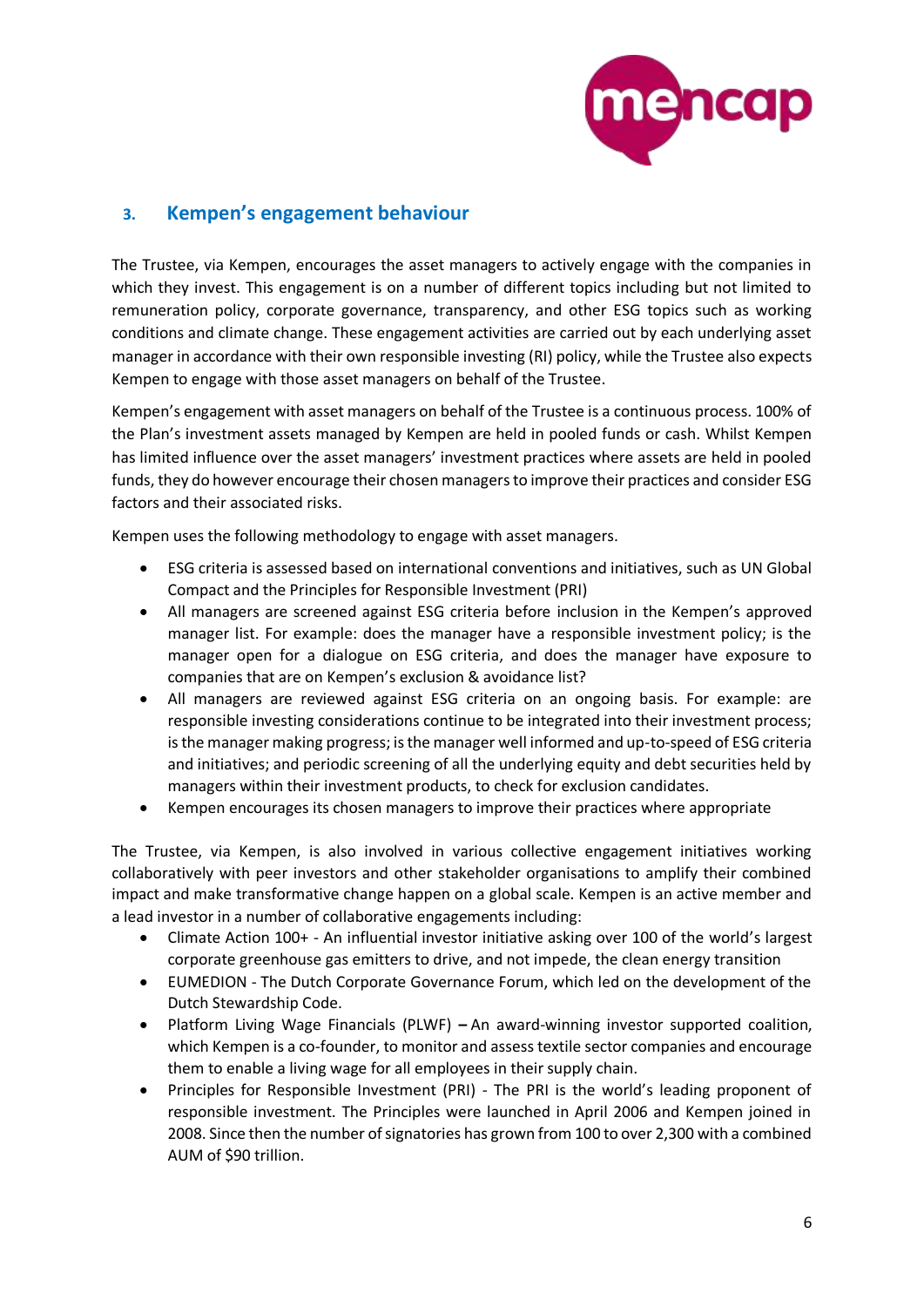

- International Corporate Governance Network (ICGN) An investor-led organisation to promote effective standards of corporate governance and investor stewardship. Kempen is a member of the Board Governance Committee.
- Global Impact Investing Network (GIIN) An investor network dedicated to increasing the scale and effectiveness of impact investing around the world.
- FCLT FCLTGlobal is a not-for-profit organization that works to encourage a longer-term focus in business and investment decision-making.
- 300 Club The 300 Club is a group of leading investment professionals from across the globe, established in 2011 in response to an urgent need to raise uncomfortable and fundamental questions about the very foundations of the investment industry and investing.

## <span id="page-6-0"></span>**Key highlights for 2020**

## <span id="page-6-1"></span>**Climate change**

The UN estimated last year that global emissions must fall at least 7.6% every year to 2030<sup>1</sup> to limit global warming to  $1.5 \degree$ C. COVID-19 lockdowns across the world resulted in a reduction in carbon emissions at the start of the pandemic, but these have been steadily climbing up again as industrial activity has returned. A number of nations and corporations announced commitments to become net zero carbon emitters in 2020, including the world's largest CO2 emitter, China.

Kempen has been measuring the carbon footprint of its assets under management since 2017, and in 2020 Kempen published their Climate Change Policy<sup>2</sup>, which made them one of the first asset managers to commit to net zero emissions by 2050, along with intermediate ambitions for 2030, and shorter-term objectives to 2025.

| 2050 | <b>LONG-TERM COMMITMENT</b>  | Kempen will be a net zero investor.                                                                                                                                                                                                                                                                                                                                                              |
|------|------------------------------|--------------------------------------------------------------------------------------------------------------------------------------------------------------------------------------------------------------------------------------------------------------------------------------------------------------------------------------------------------------------------------------------------|
| 2030 | <b>MID-TERM AMBITION</b>     | All of Kempen's listed and non-listed investments to<br>align with Paris Agreement pathway and Dutch Climate<br>Agreement.                                                                                                                                                                                                                                                                       |
| 2025 | <b>SHORT-TERM OBJECTIVES</b> | Aligned with Paris Agreement goals pathway and Dutch<br>Klimaatakkoord for all listed investments. All liquid<br>asset classes and funds are committed to the pathway.<br>Internal and external fund managers have aligned<br>listed funds to the pathways, including on carbon<br>intensity metrics. Kempen clients, and Van Lanschot<br>private clients advised and encouraged to do the same. |

Source: Kempen 2020

<sup>1</sup> https://www.unenvironment.org/resources/emissions-gap-report-2019

<sup>2</sup> [Meeting the Climate Challenge | Kempen](https://www.kempen.com/en/asset-management/Kempen-Stewardship-and-Sustainability-Report-2020/meeting-the-climate-challenge)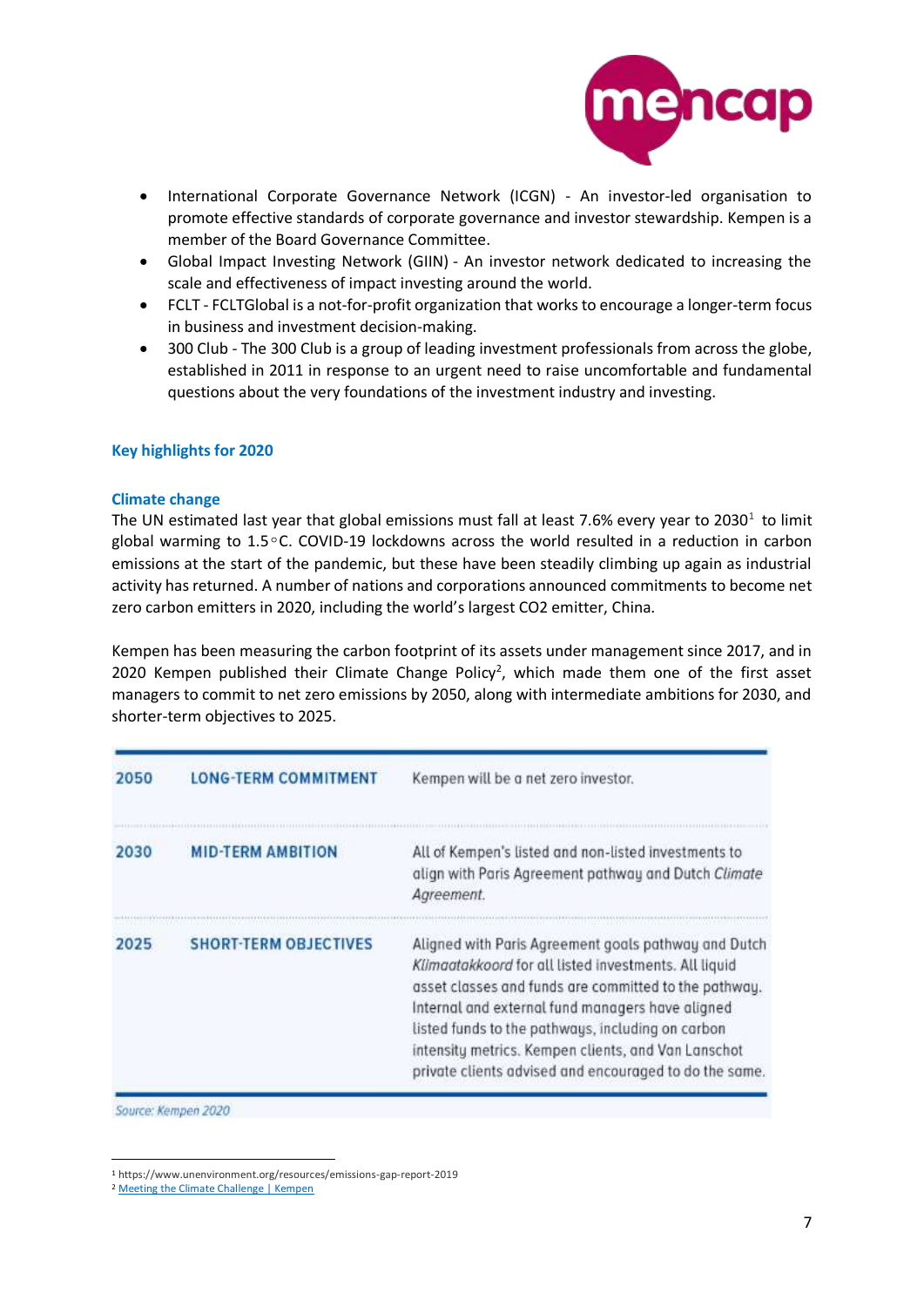

By 2020, Kempen's asset management portfolios had become less carbon intensive. As the coverage of the carbon footprint analysis of their assets under management grew to £30.8 billion (2019: £23.3 billion), the total financed carbon emissions stayed at the same level (2020 and 2019: 3.4 million tonnes of CO2e). The lower carbon footprint was not only seen in their internally managed Kempen funds, but also in externally managed funds as a result of more (institutional) clients preferring to invest in assets with lower carbon intensity. Kempen expect that this development will continue going forward with the increasing ESG and climate focus from regulators.

## **External managers – general (the Plan's specific managers are noted overleaf)**

In recent years, Kempen has been developing a new framework for assessing stewardship and ESG, which culminated in the introduction of their Sustainability Spectrum in 2020. It is used to determine a sustainability score for investee companies and a range of different financial products (e.g. externally managed funds). This helps to define whether the product or service is one that aims only to 'avoid harm' (a score of 3 – which is now a requirement for all external products) or whether it is more ambitious in its sustainability goals.



In 2020, Kempen started to use the new Sustainability Spectrum to score external managers. It was decided that the manager selection and monitoring team would begin by mapping the listed managers they work with. By the end of the year, they had completed scoring for 83 listed funds based on the new framework, which represents around 24% of Kempen's AuM: 2% of the funds scored Basic (score 2); 15% scored Avoid harm (score 3); 7% scored Do better (score 4); <1% scored Do good (score 5). The distribution of the 83 funds' ESG scores between the five Sustainability levels are: 26% Basic; 52% Avoid harm; 18% Do better; and 4% Do good (score 5).

## **External managers – specific to the Plan**

During 2020, on behalf of the Trustee, Kempen engaged with M&G Investments (M&G) with respect to the inclusion of tobacco related issuers within the M&G PP Long Dated Corporate Bond Fund, in which a proportion of the Scheme's assets were invested. Tobacco companies are included on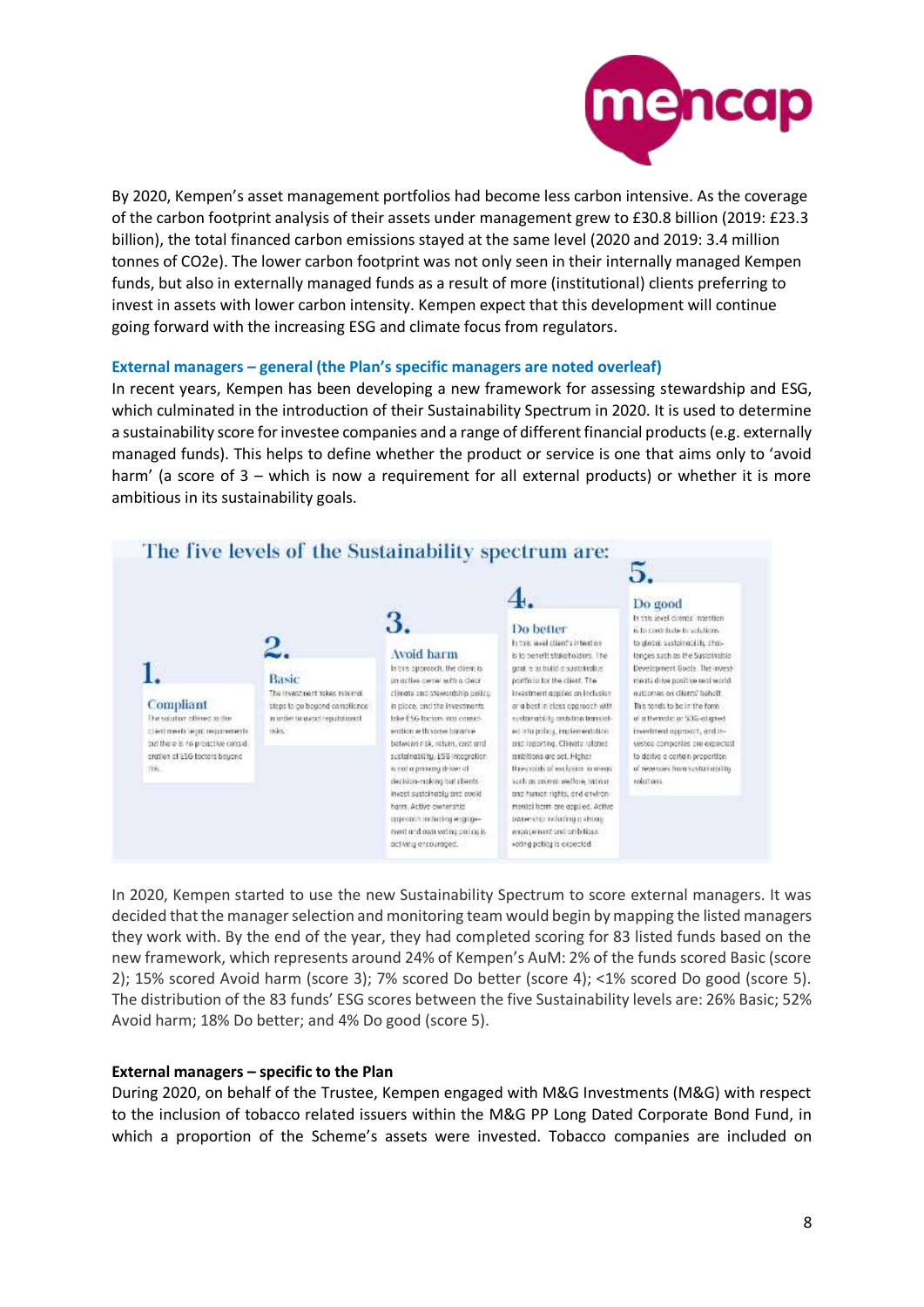

Kempen's Exclusion and avoidance list<sup>3</sup>, which means Kempen actively encourage the external managers it selects to remove tobacco exposure from their products. The Trustee is pleased to report, that as a result of this engagement, M&G agreed to remove all tobacco related exposure from the fund, which was done during Q4 2020. The Trustee has concurrently completed a de-risking exercise, which has removed M&G as an asset manager of the Plan during Q4 2020.

The Plan's holdings are invested in a number of pooled funds. Over the year, these included M&G Investment, Insight Investments, BlackRock iShares, Aberdeen Standard Life and JP Morgan Asset Management. The underlying holdings of these asset managers were not in listed equities – instead the Plan has invested in bonds, property and infrastructure assets, for which there is limited / no voting as part of the engagement activities. We outline in the next section of this report the activities in respect of each manager, insofar as it is relevant to SRD II.

<sup>&</sup>lt;sup>3</sup> Kempen's Exclusion and avoidance list can be found here **Exclusions & avoidance** | Kempen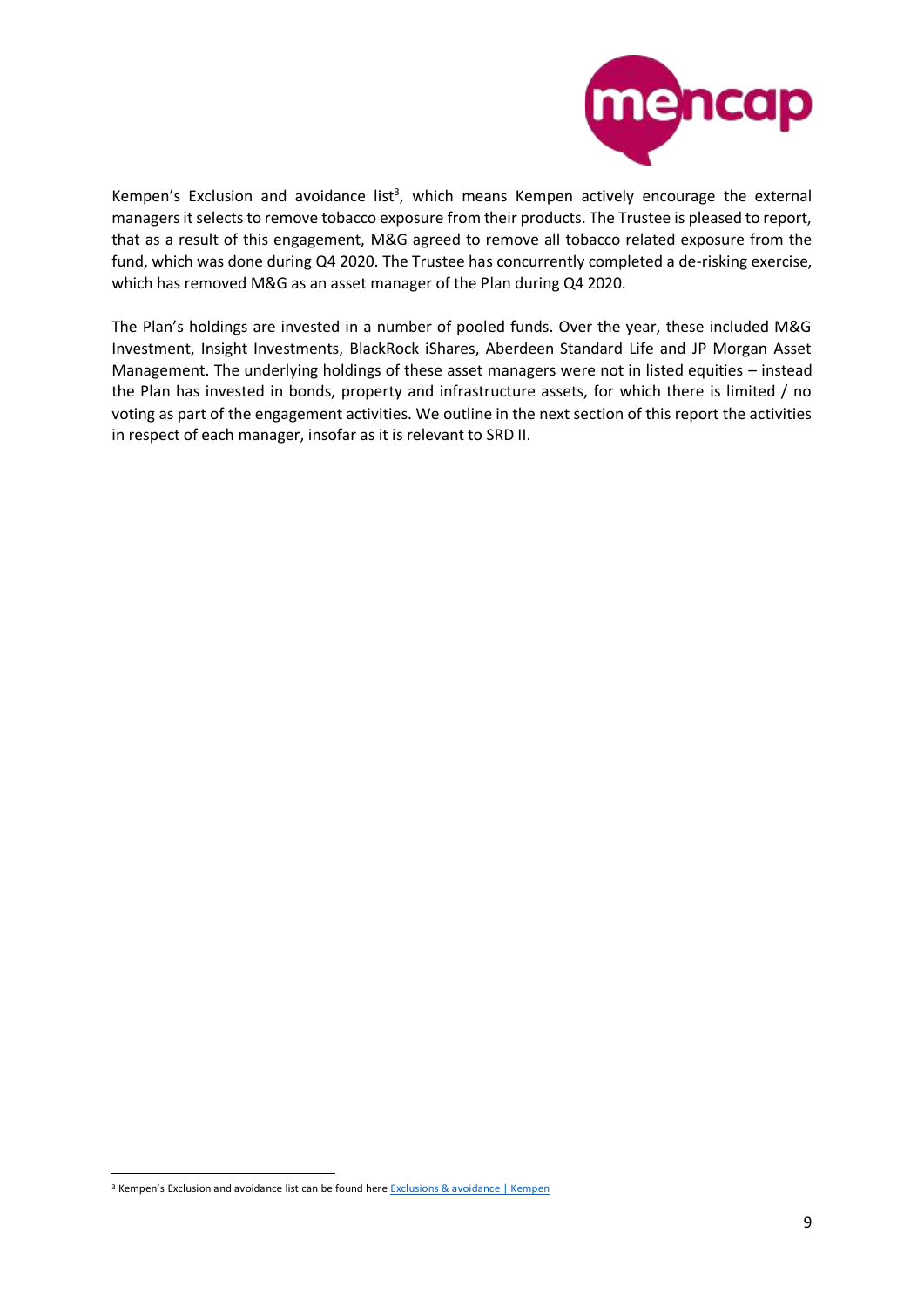

# <span id="page-9-0"></span>**4. Manager voting and engagement behaviour – DB Section**

The Shareholder Rights Directive (SRD II) and The UK Stewardship Code 2020 both emphasise the importance of institutional investors and asset managers' engaging with the companies in which they invest, and stress the importance of exercising shareholder voting rights effectively.

The Trustee encourage all their asset managers to be engaged investors, and furthermore encourage the managers to report on these activities and to disclose information about Responsible Investing on their website and in their client reports.

The intention of this section of the Statement is to provide specific details of the voting and engagement behaviour including examples of some significant votes of the Plan's underlying asset managers, by fund.

The Plan is not a shareholder in equity instruments, either directly or indirectly via pooled investments. There is therefore no voting behaviour to report. However, the Scheme has allocations to fixed income funds managed by M&G Investments (M&G), Aberdeen Standard Investments (ASI), Insight Investment (Insight) and iShares (BlackRock), and during the year, these managers were involved in various engagement activities on behalf of their fund investors.

The remaining holdings in M&G Private Residential Property and JPM Infrastructure were unable to report specific engagement behaviour as covered by SRD II – however this is unsurprising given the asset classes these encompass. Whilst activities covered under SRD II are not noted in this report, the Trustee has reviewed the ESG characteristics of these funds with Kempen.

**The Trustee is conscious that some asset managers may not be able to provide voting records for all investment held within certain pooled structures.** 

## **1. M&G**

Although bond holders normally have less influence than equity holders when engaging with companies, M&G considers it important to engage with issuers of debt regarding material ESG issues, so as to gain a better understanding of the investment risks, and to encourage improved ESG practices.

Over the course of 2020, M&G's Fixed Income team carried our 464 interactions with companies where ESG matters were discussed. In addition, M&G's Stewardship & Sustainability team had 256 additional meetings with company chairs and/or directors and/or executives. Some more specific engagements on behalf of their investors in the M&G Long Dated Corporate Bond Fund are as outlined on the following pages<sup>4</sup>:

M&G is willing to act collectively with other UK and overseas investors where it is in the interest of their clients to do so, and they are therefore supportive of collaborative engagements. As a result, M&G's Stewardship & Sustainability team took part in numerous events related to responsible

<sup>4</sup> Data provided by M&G Investment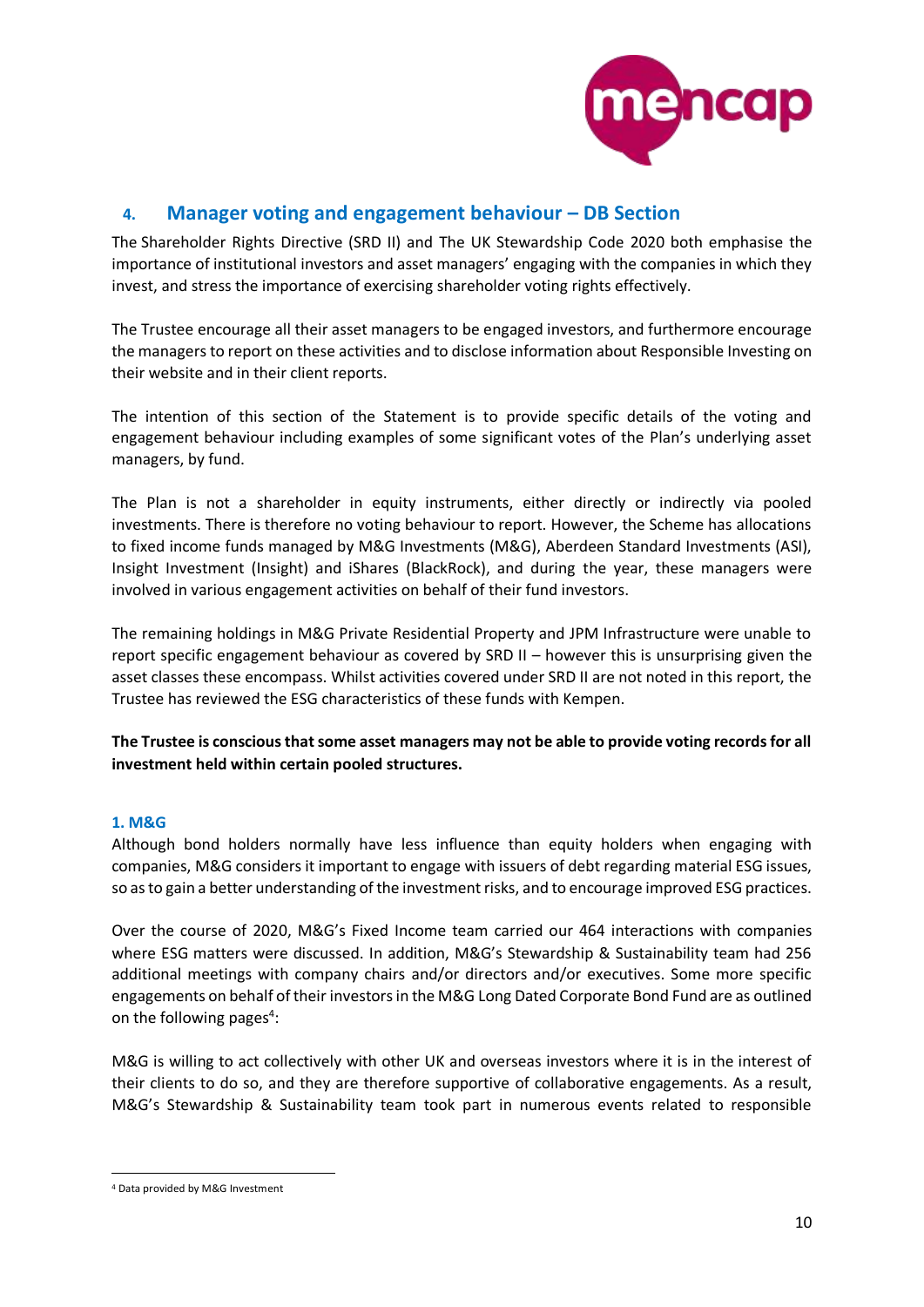

investment over 2020. They are also aware that it is important to stay engaged with the market, and they are therefore members of a number if industry working groups and committees<sup>5</sup>.

<sup>5</sup> For further information, please se[e mandg-2020-annual-stewardship-report.pdf,](https://www.mandg.com/dam/investments/professional-investor/gb/en/documents/funds-literature/brochures/mandg-2020-annual-stewardship-report.pdf) from page 40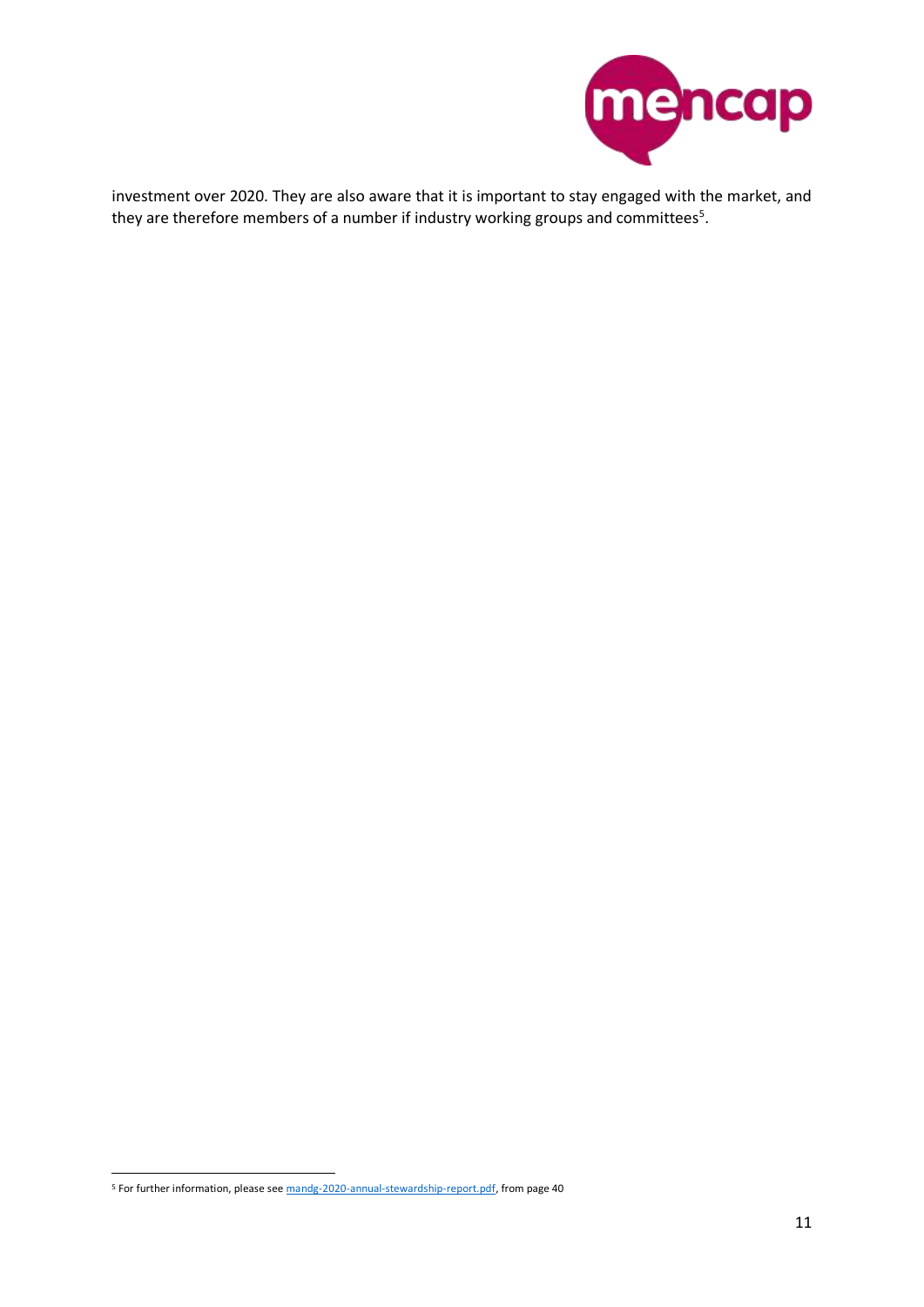| <b>Company Name</b>     | <b>Associated ESG Pillar</b>      | <b>Engagement Objective</b>                                                                                                                                                                                                                                                                         | <b>Engagement Result</b>                                                                                                                                                                                                                                                                                                                                                                                                                                                                                                               |
|-------------------------|-----------------------------------|-----------------------------------------------------------------------------------------------------------------------------------------------------------------------------------------------------------------------------------------------------------------------------------------------------|----------------------------------------------------------------------------------------------------------------------------------------------------------------------------------------------------------------------------------------------------------------------------------------------------------------------------------------------------------------------------------------------------------------------------------------------------------------------------------------------------------------------------------------|
| GlaxoSmithKline         | <b>Environmental &amp; Social</b> | To discuss its climate change strategy and to<br>enquire into supply chain transparency.                                                                                                                                                                                                            | The board now aims to focus more on environmental issues, will decide what environmental<br>positioning it wants to add and build from the ground up. The company does not yet have any climate-<br>related targets linked to incentivisation, but has flagged this to the remuneration committee. The<br>remuneration committee is reviewing how goals are structured and will consider whether changes<br>need to be made.                                                                                                           |
|                         |                                   |                                                                                                                                                                                                                                                                                                     | Supply chain disruption has been minimal so far during the Covid-19 pandemic, which demonstrates<br>resilience, transparency and traceability. Supply chains for blockbuster drugs at all nodes are fully<br>mapped for climate risks.                                                                                                                                                                                                                                                                                                 |
| <b>Heathrow Airport</b> | Governance                        | Discuss our feedback and concerns on the<br>proposed covenant waiver request related to<br>COVID-19 impact. We asked for shareholders to<br>period, as we felt that shareholder support would<br>not only protect the business but also send a<br>strong message to employees and to the regulator. | The consent request was approved by bondholders in July and we voted in favour. In our opinion this<br>consent process was primarily an issue of governance. We did not succeed in encouraging<br>shareholders to support the business via injecting fresh equity. Following engagements with<br>support the business with fresh equity through this management, we were however successful to ensure that bondholders were treated as fairly as<br>possible and the consent fees were work fees rather than being coercive in nature. |
| <b>EDF</b>              | Governance                        | Find out more information on the Brazilian hydro<br>generation related issues raised in the annual<br>report, to be able to better analyse these.                                                                                                                                                   | Improved understanding of recent Brazilan hydro generation issues, as highlighted in 2019 Reference<br>Document. Have also thanked EDF for flagging the issues openly and asked for continued<br>updated/disclosure. We assess that EDF appears to be doing better than ISS implies.                                                                                                                                                                                                                                                   |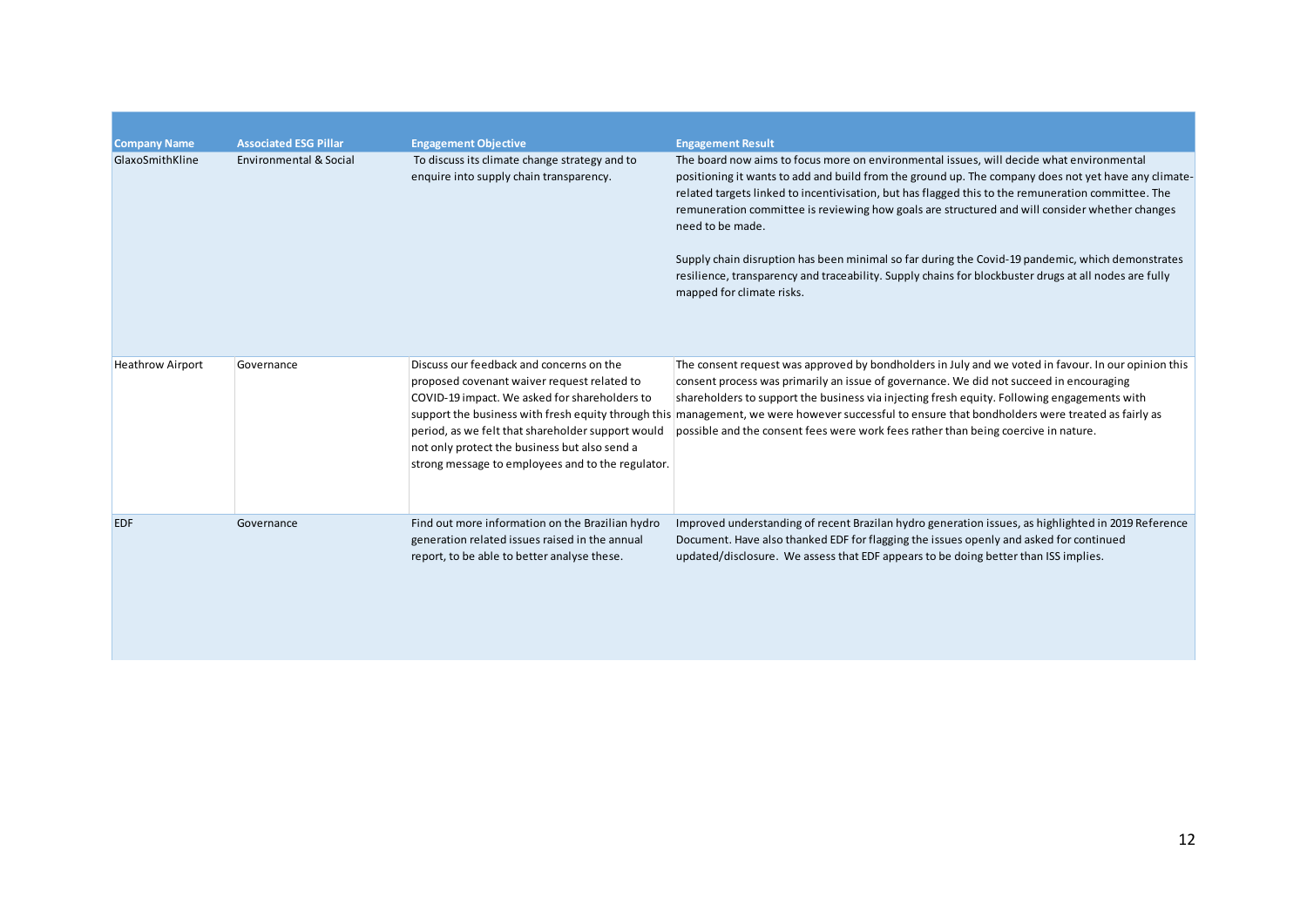

| Shell    | Social        | To determine if M&G agreed with the UN Global<br>Compact red flag, as ascribed by data provider ISS,<br>in relation to oil major Royal Dutch Shell's<br>operations in Nigeria and associated oil spills. | Shell has four businesses in Nigeria, including SPDC, which is a joint venture where Shell has 30%<br>interest and the Nigerian government 55% (the balance is owned by Total, 10%, and Eni, 5%). SPDC<br>owns 4,000km of onshore and shallow water oil and gas pipes in the Niger Delta. In 2019 there were<br>seven operational spills and 156 illegal spills. Shell acts as the operator of the joint-venture, and<br>therefore draws the most scrutiny.<br>Accountability sits with the government, but Shell does not want tthese spills to continue. In<br>response, Shell has put in place a number of actions: CCTV; use of drones; patrolling of the pipelines;<br>and increasing employment prospects for locals in order to discourage oil theft, but the number of<br>illegal spills is increasing. On average 11,000 barrels of oil are stolen or lost per day, the thefts range<br>from a nail in the pipeline and a bucket, up to much more sophisticated theft using pipework and<br>mobile refineries.<br>HYPREP (Hydrocarbon Pollution Restoration Project) was set up in 2016 to remediate the pollution<br>from the oil spills, but the government owns the process and it is far too slow. SPDC has agreed to pay<br>\$900m in total, with \$360m paid in to HYPREP so far (30% of which has been from Shell), but only<br>\$40m has actually been spent. Shell has offered additional help to HYPREP, including resources,<br>engineers etc.<br>Due to the reputational damage of owning SPDC, Shell is considering selling its stake in the pipeline<br>network, although it would still be reliant upon it for transporting hydrocarbons. The dilemma for<br>investors is therefore whether they would prefer Shell to remain the owner and try to sort the issues -<br>and accept the associated reputational damage - or wash their hands of the problem by disposing the<br>assets to what might be a less scrupulous operator, who may allow more damage to the environment.<br>Engagement with Shell has provided us with some comfort that it is the best owner for these assets. |
|----------|---------------|----------------------------------------------------------------------------------------------------------------------------------------------------------------------------------------------------------|-----------------------------------------------------------------------------------------------------------------------------------------------------------------------------------------------------------------------------------------------------------------------------------------------------------------------------------------------------------------------------------------------------------------------------------------------------------------------------------------------------------------------------------------------------------------------------------------------------------------------------------------------------------------------------------------------------------------------------------------------------------------------------------------------------------------------------------------------------------------------------------------------------------------------------------------------------------------------------------------------------------------------------------------------------------------------------------------------------------------------------------------------------------------------------------------------------------------------------------------------------------------------------------------------------------------------------------------------------------------------------------------------------------------------------------------------------------------------------------------------------------------------------------------------------------------------------------------------------------------------------------------------------------------------------------------------------------------------------------------------------------------------------------------------------------------------------------------------------------------------------------------------------------------------------------------------------------------------------------------------------------------------------------------------------------------------------------------------------------------|
| AB InBev | Environmental | We engaged with multi-national drinks company<br>AB InBev, urging it to set medium-term scope 1-3<br>emissions reduction targets, post 2025, as well as a<br>net zero target for 2050 or sooner          | The company is clearly aware of its challenges and is working on the solutions, which could include<br>the increased use of returnable glass bottles and recycling plastic on the packaging side. We are now<br>giving the company time to work through these solutions, and we await its next ESG report, to be<br>published in February 2021, to see if any new targets are published. We will then decide if further<br>near-term engagement is necessary.                                                                                                                                                                                                                                                                                                                                                                                                                                                                                                                                                                                                                                                                                                                                                                                                                                                                                                                                                                                                                                                                                                                                                                                                                                                                                                                                                                                                                                                                                                                                                                                                                                                   |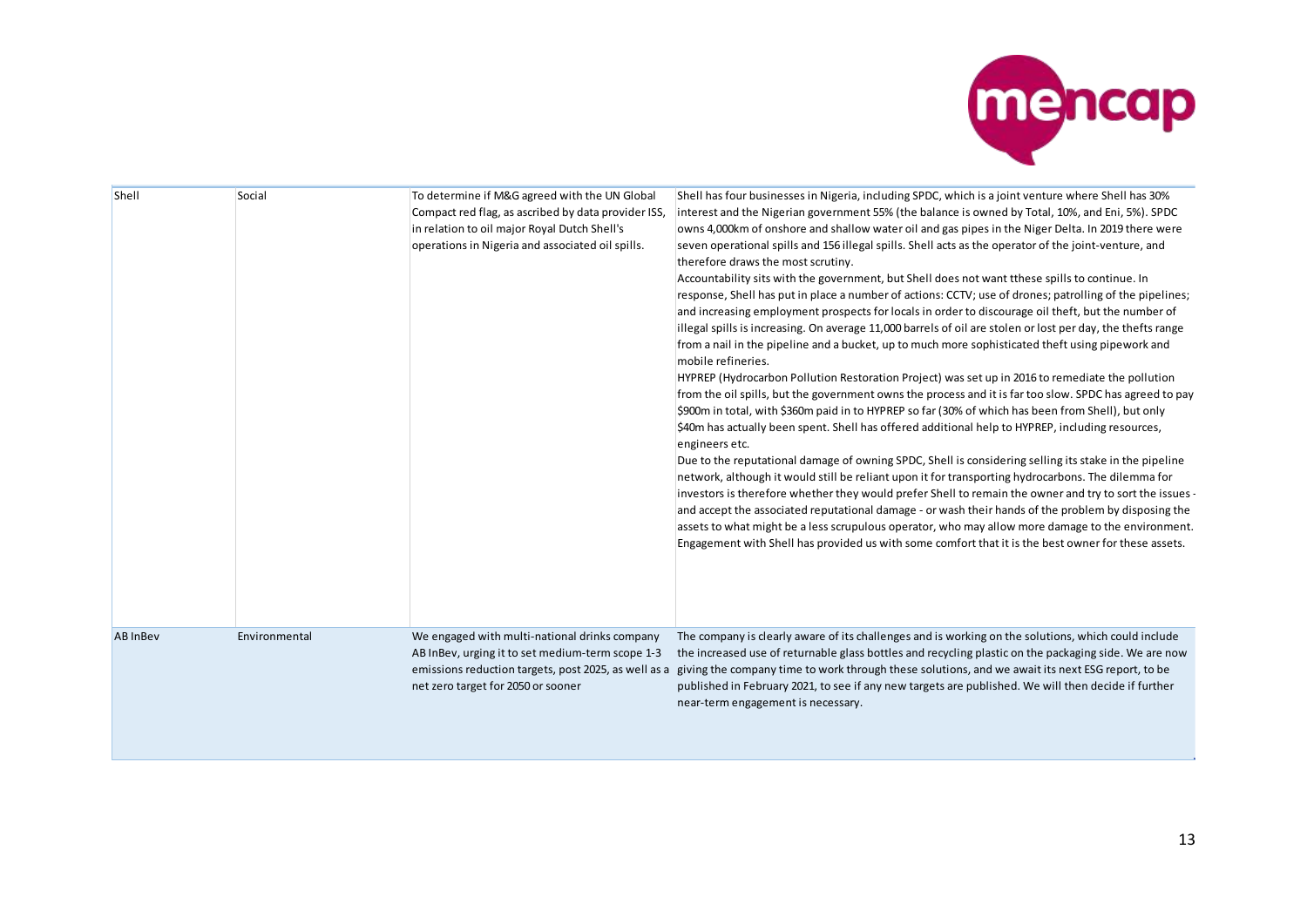## **2. Aberdeen Standard Investments**

Although bondholders normally have less influence than equity holders when engaging with companies, ASI considers it important to engage with issuers of debt regarding material ESG issues, to gain a better understanding of the investment risks, and to encourage improved ESG practices.

Over the course of 2020, ASI's Fixed Income team regularly engaged with the companies they invest. Over the period they med with 19 portfolio companies on ESG topics and 21 engagements with them. Some more specific engagements on behalf of their investors in the ASI Ethical Corporate Bond Fund are as follows<sup>6</sup>:

| Company                               | Topic                   | Engagement<br>Lifecycle Status | Issue                                        | <b>Engagement Summary</b>                                                                                                                                                                                                                                                                                                                                                                | ESG Impact on<br><b>Investment Thesis</b> |
|---------------------------------------|-------------------------|--------------------------------|----------------------------------------------|------------------------------------------------------------------------------------------------------------------------------------------------------------------------------------------------------------------------------------------------------------------------------------------------------------------------------------------------------------------------------------------|-------------------------------------------|
| Heathrow                              | Environment             | <b>Identify</b>                | Waste<br>management                          | Heathrow's broad range of ESG initiatives encourages us. This includes its sustainability<br>strategy 'Heathrow 2.0' and its Covid-19 safety measures. Heathrow gave examples of<br>the positive steps it is taking to minimise noise emissions and reduce waste.                                                                                                                        | Reinforces                                |
| AT&T                                  | Labour<br>Management    | Acknowledge                    | Labour practices                             | We continue to engage with AT&T on its approach to employee relations and unions in<br>particular. The company is moving toward a wireless network that may result in job<br>losses. A T&T gave details on how it engaged with unions, as well as its approach to<br>inclusion and diversity. As the company transitions, we will track progress and ensure it<br>treats employees well. | Reinforces                                |
| Verizon<br>Communications             | Human Rights            | identify.                      | Human rights<br>community<br>relations       | We spoke with Verizon to discuss moderating user-generated content. While the<br>company's exposure to this is very small, there are potential social and reputation risks.<br>Verizon acknowledge that regulating this area is challenging and we are encouraged by its<br>child-safety approach.                                                                                       | Reinforces                                |
| <b>HSBC</b>                           | Climate Change Identify |                                | GHG emissions<br>business model<br>resilence | HSBC gave more insight into its climate strategy. A large part of this focuses on helping<br>clients de-carbonise assets financed by HSBC, while limiting new investment into<br>polluting industries. We are comfortable with the direction taken by the company.                                                                                                                       | Reinforces                                |
| Deutsche Bank AG                      | Corporate<br>Governance | Implement                      | Board Matters                                | We followed up on issues related to business conduct, iltigation cases and risk<br>management and structure. We are re-assured by measures put in place, which will ensure<br>Deutsche Bank is in a better future position. It is now focusing on a cultural change with<br>its key stakeholders and we will continue to monitor developments.                                           | <b>Reinforces</b>                         |
| <b>British Telecom</b>                | Human Rights            | Acknowledge                    | Customer<br>Privacy and data<br>security     | BT's approach to sustainability focuses on: digital skillsresponsible technology & human<br>rightsclimate & environment. BT outlined its labour management approach, focused on<br>culture and wellbeing/mental health in the wake of Covid-19. Overall, BT is well-positioned<br>and we will continue to track progress.                                                                | Strengthens                               |
| Tesco                                 | Corporate<br>Governance | klentify                       | Remuneration                                 | We engaged with Tesco after a large vote against the remuneration report at the 2020<br>AGM and in advance of a new remuneration policy for 2021. We gave our views on and we Weakens<br>did not gain assurance of the Board's remuneration decision making.                                                                                                                             |                                           |
| <b>B</b> arclays                      | Corporate<br>Behaviour  | Plan                           | Practices &<br>Policies                      | In 2020, we voted in favour of a resolution calling on Barolays to align its lending with the<br>Paris Agreement. The company appears to be making positive steps relating to climate<br>transition. It is also making detailed changes to oversight of its ESG approach, with<br>strengthened executive support.                                                                        | Strengthens                               |
| $L$ <sub>1</sub> $(0, 0, 0, 0, 0, 0)$ |                         |                                |                                              |                                                                                                                                                                                                                                                                                                                                                                                          |                                           |

iurce: AS

<sup>6</sup> Data provided by ASI Investment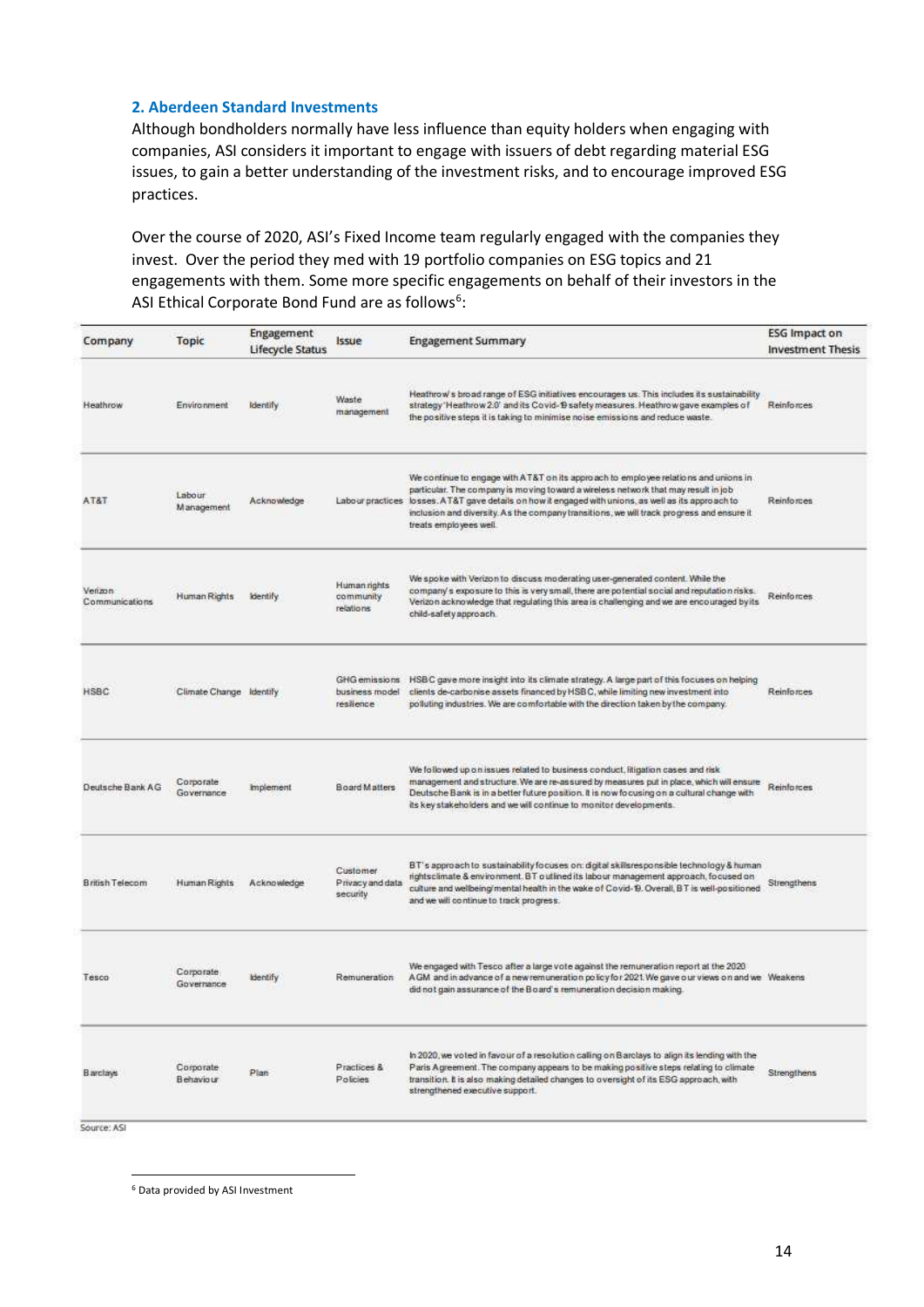

## **3. Insight**

Insight participates in a range of associations and collaborative initiatives, including as a founding signatory to the UN-supported Principles for Responsible Investment (PRI), as well as the UK Stewardship code.<sup>7</sup>

During 2020, Insight's credit team amended one of their key investment tools, the 'landmine checklist', to include climate risk as a discrete risk alongside ESG and other credit-material factors This addition will ensure all debt investments will now also be assessed based on their exposure to transitional or physical climate risk.

Insight continue to avoid tobacco companies within their strategic credit portfolios, while they also continued a range of long-term engagements with different companies on behalf of their fixed income investors. Overall, there were<sup>8</sup>:

- 1,210 instances of engagement over 2020, 90% included some form of ESG dialogue
- This included Companies from 64 countries, including 30 from emerging markets
- 33% of the meetings where with Insight exclusively
- 61% of these meetings included the company's board or senior management

In one example, Insight ended up selling debt holdings in the freight transportation company Burlington Northern Santa Fe Railway Company within their strategic credit portfolios. Relative to its peers and standard market practice, Insight feel that the issuer's governance rating is weak. They sought to engage with the company to better understand its approach and encourage improvement, but given the lack of willingness to engage, coupled with their belief that the bonds were not trading in line with these risks, they decided to exit their position.

Insight also take a proactive role in ensuring the long-term sustainability and resilience of the markets in which they operate, by engaging on significant and regulatory issues. This has included engagement on RPI reform, which Insight believe could have negative implications for millions of UK pensioners. As a result, Insights aim has been to draw attention to the potential impact of the proposed change and to ensure everyone has an opportunity to make their voices heard. Despite their efforts, in November 2020 the UK government announced it would go ahead with planned reforms, with the RPI/ CPIH alignment beginning from 2030.

## **4. Blackrock iShares**

BlackRock's approach to corporate governance and stewardship is detailed in their Global Corporate Governance and Engagement Principles. These high-level Principles are the framework for their more detailed, market-specific voting guidelines, all of which are published on the BlackRock website. The Principles describe their philosophy on stewardship (including how they monitor and engage with companies), policy on voting, integrated approach to stewardship matters and how they deal with conflicts of interest. These apply across different asset classes and products as permitted by investment strategies. BlackRock reviews their Global Corporate Governance & Engagement Principles annually and updates them as necessary to reflect in market standards, evolving governance practice and insights

<sup>7</sup> Please se[e Responsible investment | Insight Investment](https://www.insightinvestment.com/investing-responsibly/) an[d stewardship-code.pdf \(insightinvestment.com\)](https://www.insightinvestment.com/globalassets/documents/responsible-investment/stewardship-code/stewardship-code.pdf) for further details

<sup>8</sup> Data provided by Insight Investment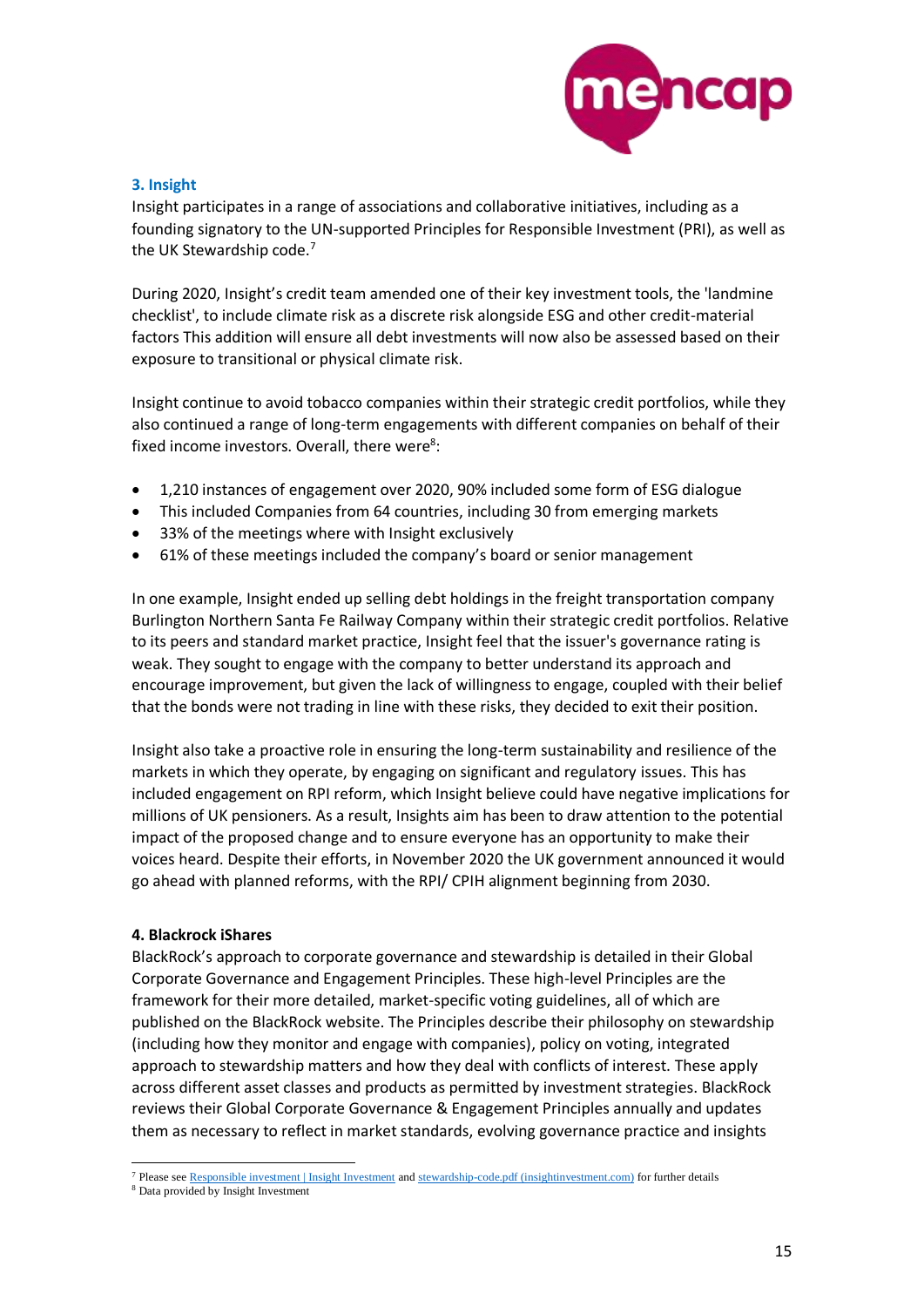

gained from engagement over the prior year. Their Global Corporate Governance & Engagement Principles are available on their website at [https://www.blackrock.com/corporate/literature/fact-sheet/blk-responsible-investment](https://www.blackrock.com/corporate/literature/fact-sheet/blk-responsible-investment-engprinciples-global.pdf)[engprinciples-global.pdf](https://www.blackrock.com/corporate/literature/fact-sheet/blk-responsible-investment-engprinciples-global.pdf)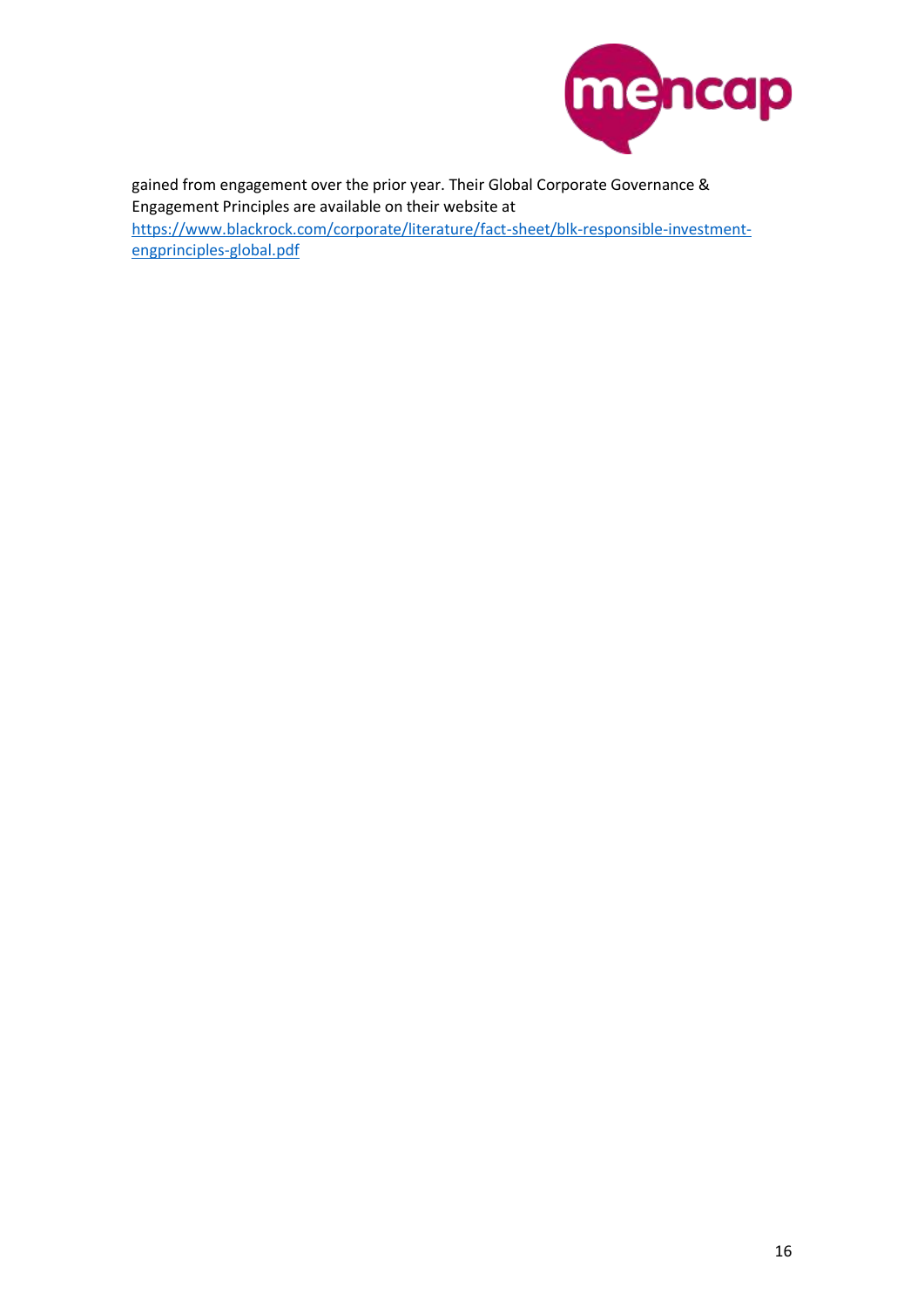

# <span id="page-16-1"></span><span id="page-16-0"></span>**5. DC Section**

## **Introduction**

The Trustee has overall responsibility for how the Plan's investments are governed and managed in accordance with the Plan's Trust Deed and Rules, as well as Trust Law, Pensions law and Pension Regulations.

The Plan uses standard pooled funds offered by Aegon UK and the underlying managers.

Based on the final order of the Competition and Markets Authority (CMA) the Trustee has set a number of objectives for Hymans Robertson, their DC investment consultant, which are monitored annually. These are:

- Optimise value of retirement benefits for members based on level of contributions and DC regulatory and market constraints
- Provide means for members to protect value of members' benefits in the years approaching their selected retirement age against significant market falls (and against their expected retirement patterns) to protect their income in retirement
- Offer a range of investments so that members can select to best match their own personal objectives
- Ensure cost efficient implementation of the Plan's investment strategy and of any changes to investment strategy
- Delivery of the Plan's investment objectives is supported by an effective governance framework
- Comply with relevant pensions regulation, legislation and supporting guidance
- Ensure the funds are meeting their investment objectives
- Implementation of strategic fund changes is carried out effectively
- Ensure the Platform Provider is appropriate for the Plan

During the year to 31 March 2021, the Trustee developed investment beliefs in relation to ESG issues, which they will use as a guide when making investment decisions.

## <span id="page-16-2"></span>**Governance**

The Trustee monitor the investment performance of each of the funds on a quarterly basis. This will include a review of the performance of the assets relative to objectives and underlying risks, the economic outlook, and the manner in which the assets are invested. To aid this review, the Trustee will primarily rely on reports and advice received from the Aegon, the individual managers and Hymans Robertson.

The Trustee is satisfied that during the last year:

The Plan's DC governance structure was appropriate;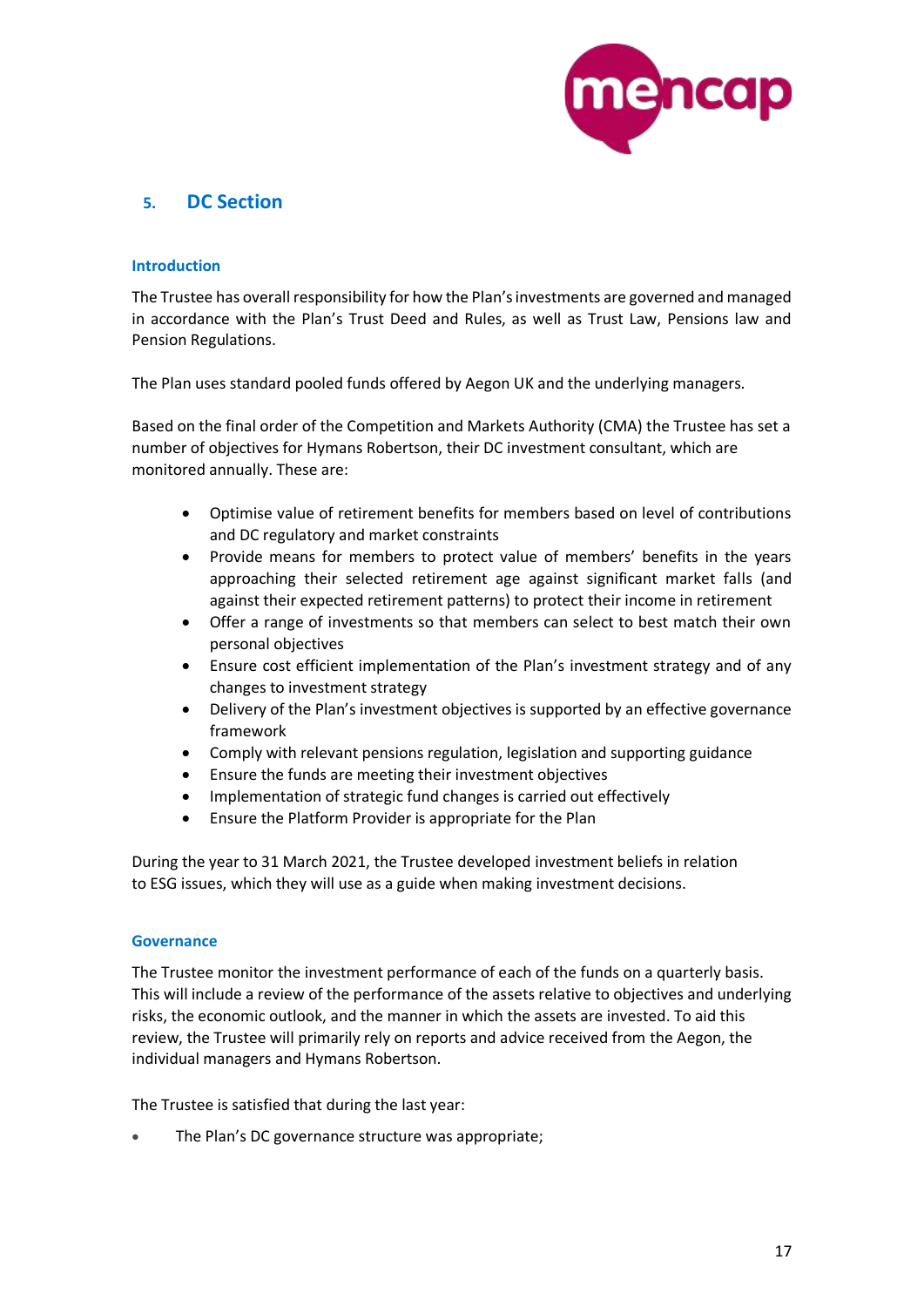

- The Trustee has maintained their understanding of investment matters through the training outlined above and on the job training; and
- <span id="page-17-0"></span>Their investment advisers met the agreed objectives.

## **Review of SIP**

The Trustee reviews the SIP after consultation with their professional advisers at least every three years, and in response to any significant change in professional advisors or investment policy. The SIP was last updated on 1 September 2021.

The following changes were made to the SIP during the last year:

- A section was added detailing the changes to the 30/70 Global equity fund. The fund was replaced with a blend of 50% BlackRock MCSI Currency Hedged World Index Fund and 50% Aegon Schroder Sustainable Multi Factor Equity Fund.
- New sections were added to the risks identified in the SIP (as per regulatory requirements) regarding members' ability to invest/disinvest promptly, the impact of climate change and financially material considerations.
- The Trustee added to the fund options section to include dialogue around the structure of investment arrangements, the selection of funds, portfolio turnover and manager incentives (as per regulatory requirements).
- A section was added that outlined the Trustee's management of conflicts of interests.
- The Trustee expanded their policy on responsible investment to include the monitoring of voting rights.
- Information surrounding fund fee structures was updated to reflect the most up to date information

## <span id="page-17-1"></span>**Adherence to the SIP**

The Trustee will monitor compliance with the SIP annually. In particular, they will obtain confirmation from the underlying managers via Aegon that they have complied with the SIP insofar as is reasonably practicable and that in exercising any discretion they have done so in accordance with Section 4 of the Occupational Pension Plan (Investment) Regulations 2005.

The Trustee is of the opinion that their investment objectives set out in their SIP have been followed during the year ending 31 March 2021. In particular:

• The Trustee last carried out an in-depth three-yearly review of the default arrangement and other investment options in March 2020 to ensure they remain suitable for most members. The next in-depth review will be completed by March 2023. The objectives and rationale are set out in the SIP for the default arrangement and for the other investment options. Although the Trustee did not carry out a review of the investment options available to members, the Trustee reviews the performance of all of the funds and reviews any changes in the membership on a quarterly basis. The Trustee is satisfied that the default arrangement and other investment options remain suitable for most members because: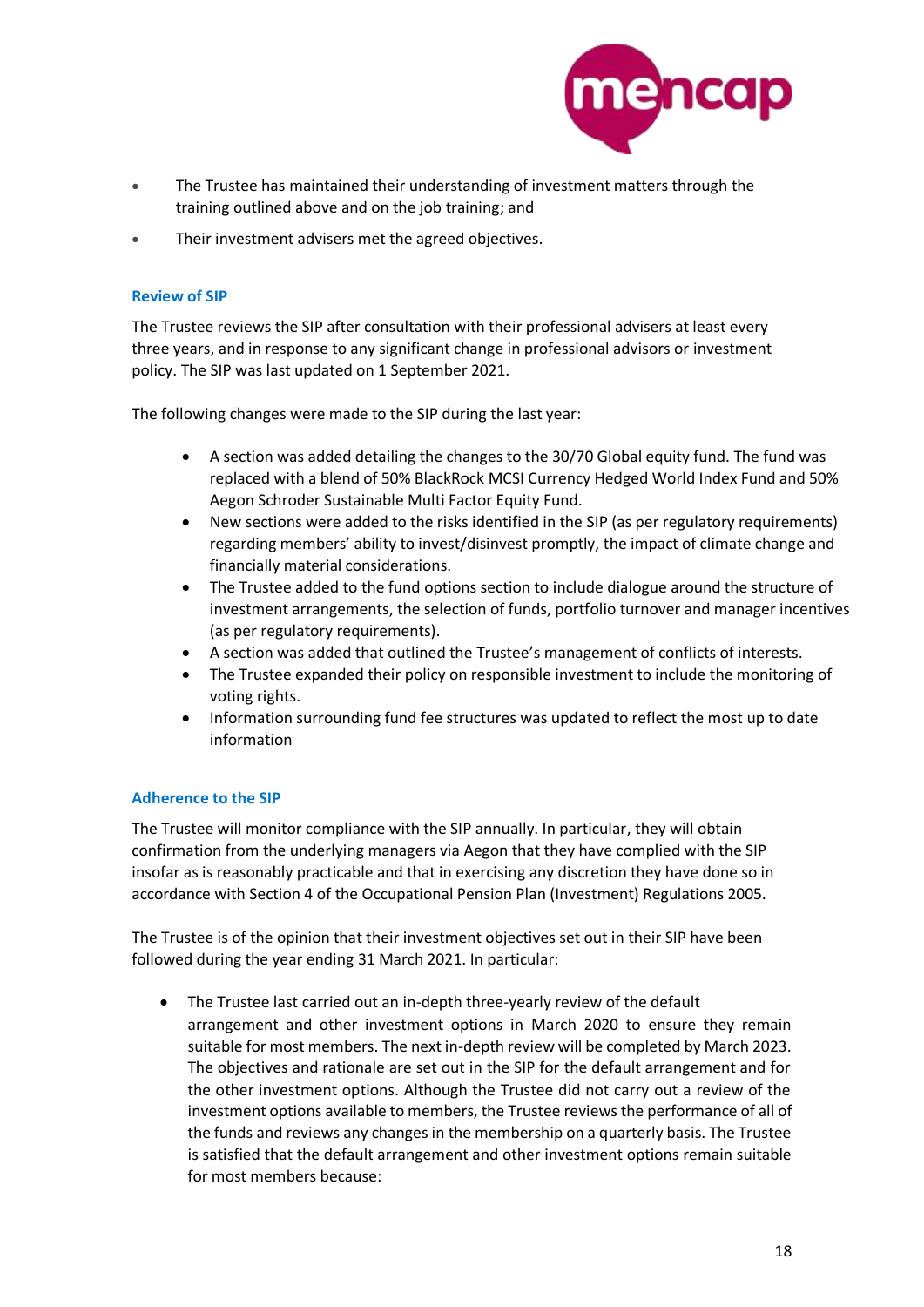

- o There have been no material changes to the demographic of the membership;
- o The default arrangement continues to perform ahead of target; and
- $\circ$  Members looking to self-select are given a good selection of funds with differing risk and return profiles to choose from.
- The Trustee is satisfied that the main investment risks members' face are described in the SIP. The Trustee is satisfied that the expected rates of investment return for the types of funds described in the SIP are reasonable relative to the risks that members face.
- The Trustee monitors the funds used by the DC section of the Plan by:
	- o Receiving six monthly investment monitoring reports from their investment consultant which reviews performance of the default arrangement and self-select options and reviews the value for money based on the fund charges;
	- o Reviewing reports received from Aegon and the individual managers on a quarterly basis and
	- o Inviting the Plan's managers to Trustee meetings in order to raise any questions about performance and to hear about any changes to the funds.
	- It is important that contributions can be invested promptly in the default arrangement or the investment options that have been chosen and that investments can be sold promptly when members want to change where they are invested, transfer their pension pot to another Plan or benefits are due to be paid out when they retire. As set out in the SIP, the Trustee is satisfied that money can be invested and taken out of the Plan's funds without delay.

In addition to the normal investment risks faced investing in the funds used by the Plan, the security of your savings in the Plan depend upon:

- o The financial strength of the investment platform provider used by the Plan;
- $\circ$  The financial strength of the fund managers used by the investment platform; and
- o The legal structure of the funds the Plan invests in.

The Trustee is not aware of any material changes in the financial strength of the investment platform provider or the fund managers used by the platform in the last year.

- As described in the SIP, the Trustee considers potential conflicts of interest:
	- o When choosing fund managers;
	- o When monitoring the fund managers' investment performance and the fund managers' approaches to investment stewardship and responsible investing; and
	- o When the fund manager is making decisions on where each fund is invested.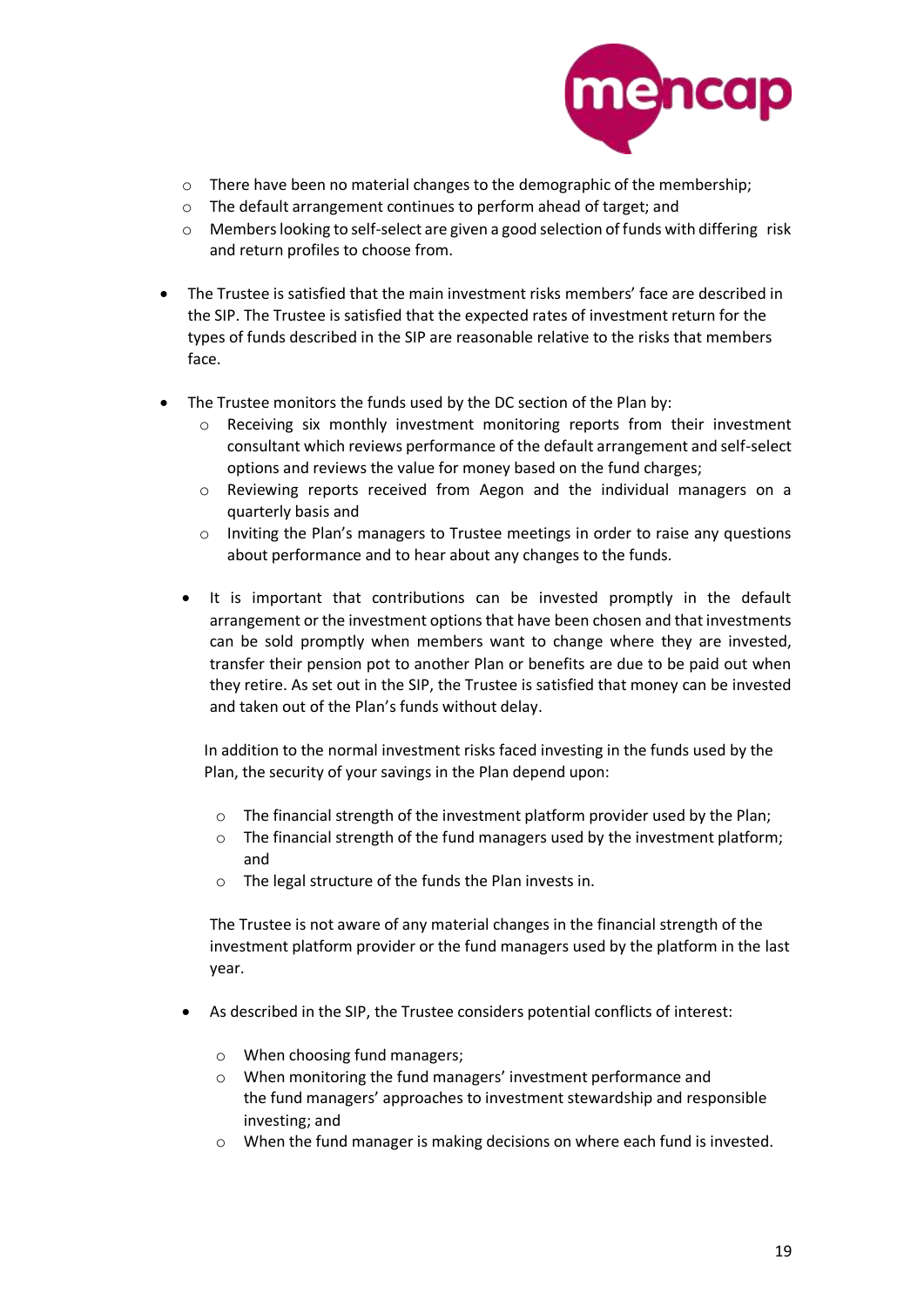

The Trustee is satisfied that there have been no material conflicts of interest during the year, which might affect members' benefit expectations.

- As described in the SIP, the Trustee seeks transparency of all costs and charges borne by members and when selecting new funds, will consider manager remuneration strategies.
- Over the year to end March 2021, the Trustee has met with one of the Plan's main investment managers, Schroders who presented on ESG issues and has received ESG training. As previously mentioned, the Trustee has developed ESG investment beliefs over the year.
- The Trustee recognises that some members will have strong views on where their pension savings should be invested. The Plan offers members a choice of funds which:
	- o Have a sustainable tilt (e.g. the Schroders Sustainable Global Multi Factor Equity Fund) ;
	- o Have different risk profiles; and
	- o Give members an ethical option (e.g. LGIM Ethical Global Equity Fund).

Nevertheless, the Trustee recognises that it is not possible to cater for everyone's views on non-financial/ethical matters. The Trustee is satisfied that the Plan offers suitable ethical investment options for members in accordance with the SIP.

• The platform provider has not been able to provide portfolio turnover costs to be added to this statement. The Trustee is liaising with them to obtain portfolio turnover for future reports.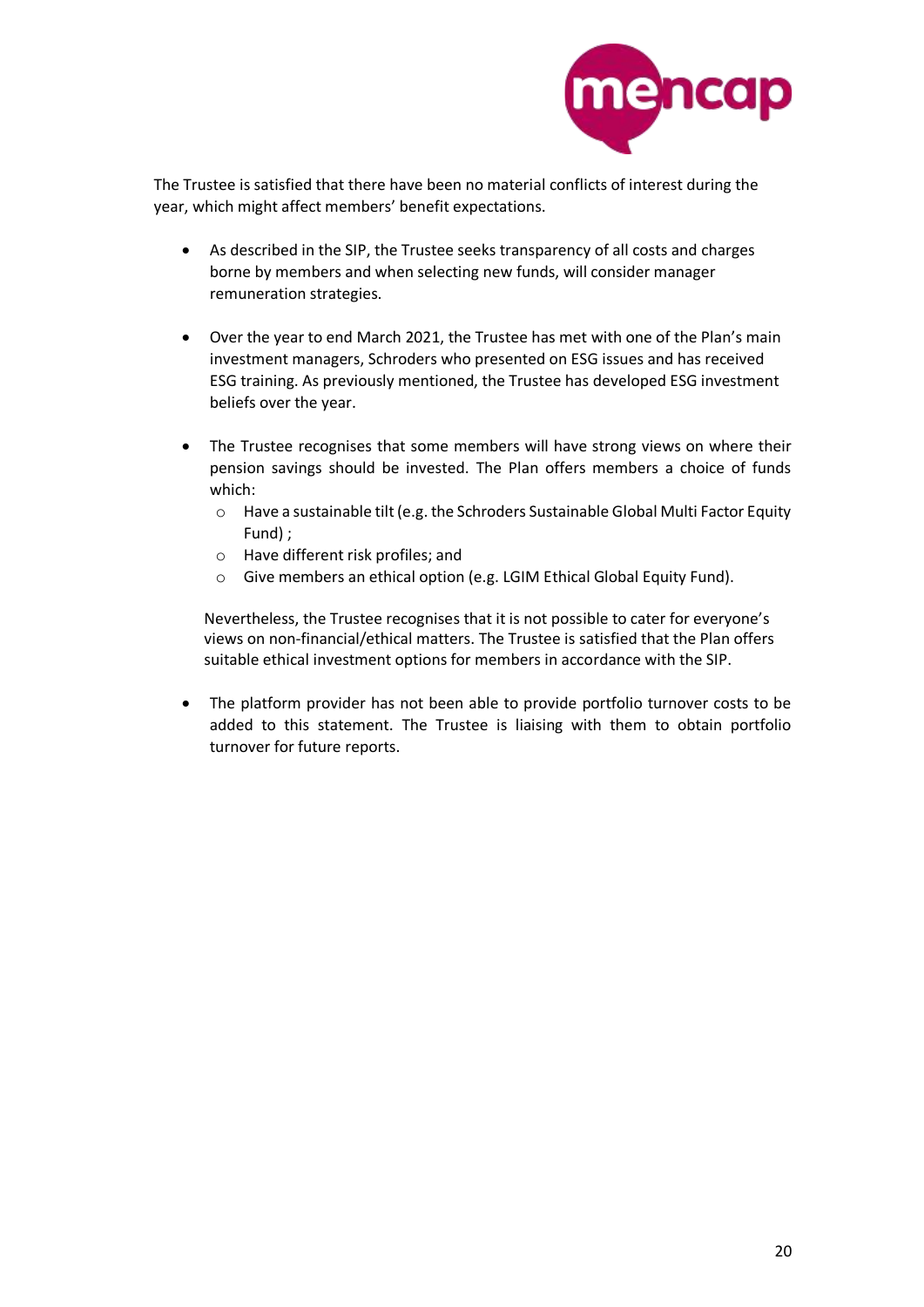

# <span id="page-20-0"></span>**6. Voting and engagement – DC Section**

The Trustee encourages all their asset managers to be engaged investors, and furthermore encourage the managers to report on these activities and to disclose information about Responsible Investing on their website and in their client reports.

The intention of this section of the Statement is to provide specific details of the voting and engagement behaviour including examples of some significant votes of the Plan's underlying asset managers, where it takes place. The Trustee considers 'significant votes' to be either companies with relatively large weightings in the funds members invest in, or where there were shareholder issues that members are expected to have an interest.

Within the portfolio, the two blended Funds used by the Plan, Mencap Diversified Growth Fund and the Global Equity Fund are the only ones with voting rights. All the other Funds are fixed income focused funds, which invest in securities without voting rights attached to them.

## **The Trustee is conscious that some asset managers may not be able to provide voting records for all investment held within certain pooled structures.**

| <b>Funds</b>                     | <b>If Blend</b>                                        |  |  |
|----------------------------------|--------------------------------------------------------|--|--|
|                                  | Aegon BlackRock MSCI Currency Hedged World Index (BLK) |  |  |
| <b>Mencap Global Equity</b>      | Aegon Schroder Sustainable Multi-Factor Equity (BLK)   |  |  |
| <b>Mencap Diversified Growth</b> | Aegon BlackRock Diversified Growth (BLK) Class O,      |  |  |
|                                  | Aegon Schroders Dynamic Multi Asset (BLK) Class O      |  |  |

#### **Funds where voting rights are available are set out below:**

#### **Voting statistics of these funds are set out below:**

|                                | Aegon                 | Aegon        | Aegon              | Aegon            |
|--------------------------------|-----------------------|--------------|--------------------|------------------|
|                                | <b>BlackRock MSCI</b> | Schroder     | <b>BlackRock</b>   | <b>Schroders</b> |
|                                | Currency              | Sustainable  | <b>Diversified</b> | Dynamic          |
|                                | <b>Hedged World</b>   | Multi-Factor | Growth (BLK)       | Multi Asset      |
|                                | Index (BLK)           | Equity (BLK) | Class O            | (BLK) Class O    |
| Number of meetings eligible    |                       |              |                    |                  |
| to vote at                     | 1091                  | 387          | 928                | 764              |
| Number of resolutions eligible |                       |              |                    |                  |
| to vote on                     | 15759                 | 5197         | 11707              | 10,143           |
| Number of resolutions voted    |                       |              |                    |                  |
| on                             | 90.67%                | 100%         | 95.84%             | 99.1%            |
| Number of resolutions voted    |                       |              |                    |                  |
| with management                | 92.72%                | 90.8%        | 94.14%             | 90%              |
| Number of resolutions voted    |                       |              |                    |                  |
| against management:            | 7.28%                 | 9%           | 5.86%              | 9.9%             |
| Number of resolutions          |                       |              |                    |                  |
| abstained from voting          | 0.72%                 | 0.2%         | 0.91%              | 0.1%             |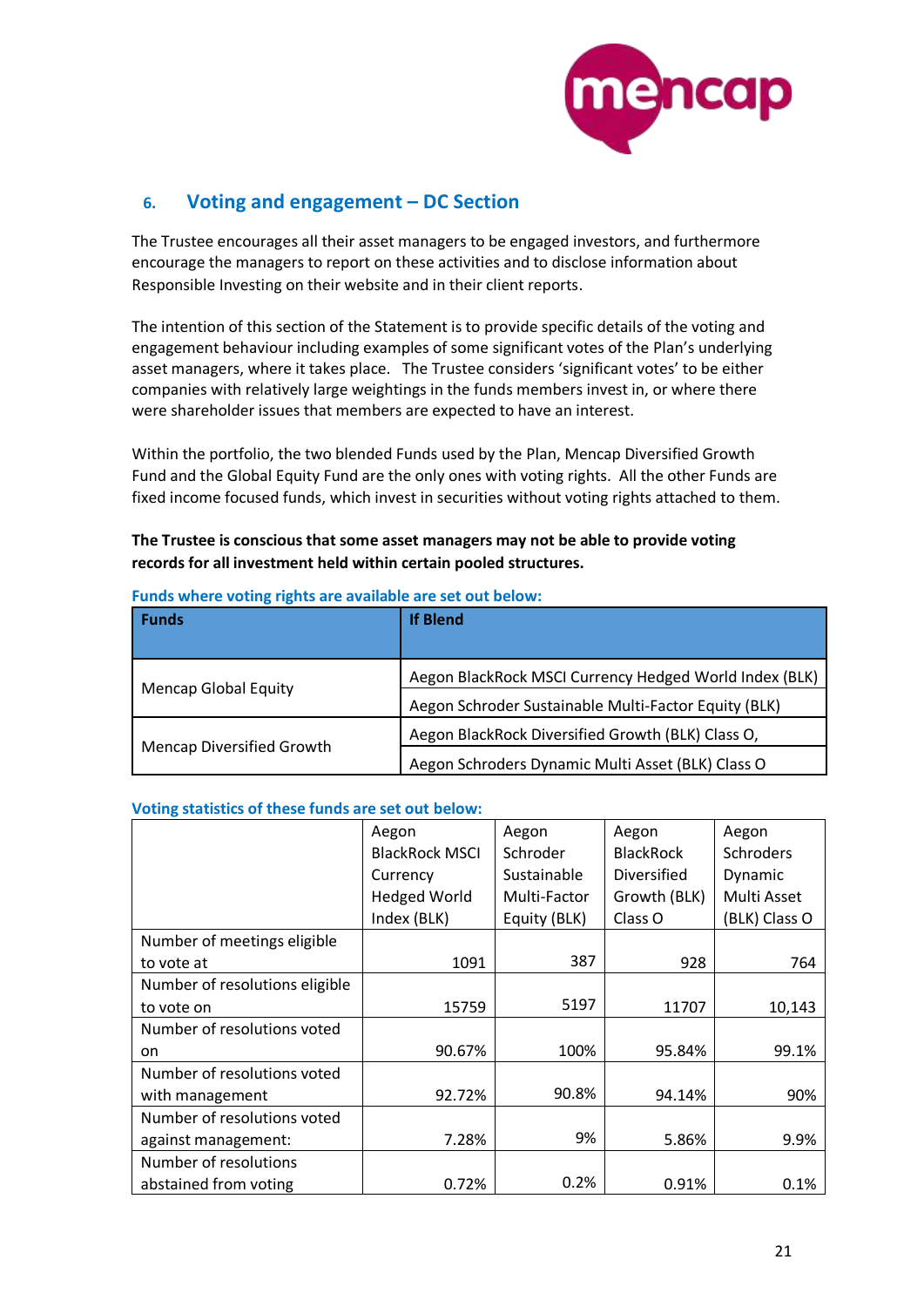

# **How do fund managers implement their votes?**

The managers often make use of proxy voting to inform their decision-making. The managers use the following organisations as proxies for their voting activity:

| <b>Manager</b>   | Comment on approach                                                       |
|------------------|---------------------------------------------------------------------------|
| <b>BlackRock</b> | BlackRock uses ISS for vote instructions and they also use proxy research |
|                  | firms for custom recommendations.                                         |
|                  | Schroders utilise company engagement, internal research, investor views,  |
| <b>Schroders</b> | governance expertise and external research (from ISS and IVIS) when       |
|                  | considering voting decisions. Schroders make use of a third party proxy   |
|                  | voting service                                                            |